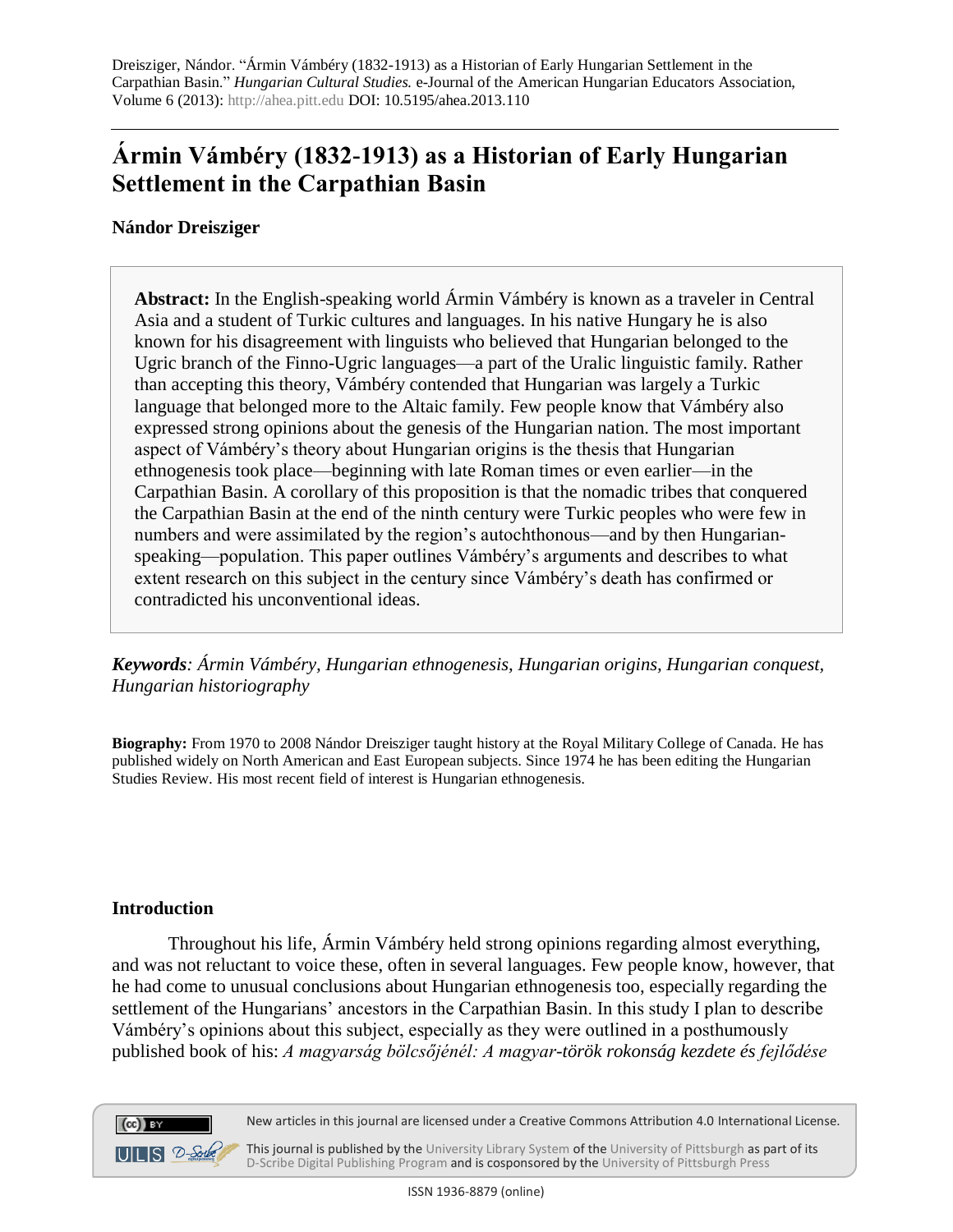[At the cradle of Hungarians: The beginning and development of the Magyar-Turkish relatedness] (Budapest: Athenaeum, 1914). In the second half of my essay I will describe how Vámbéry's theories played out in the one-hundred years since his death, with an emphasis on the views of scholars who had come to similar conclusions. I will bring my paper to an end with a few comments relating to the evidence that the sciences of genetics and physical anthropology have brought to this subject. My overall conclusions will probably surprise most members of Hungary's historical establishment. The evidence that historical research in Hungary has brought to this subject over the last hundred years, and the light that has been thrown on it by genetic and anthropological studies, suggest that Vámbéry's very unconventional views about Hungarian ethnogenesis deserve far more—and more careful—attention than they have received in Hungarian scholarly circles to date.

#### **The Life of Hermann Wamberger**

 $\overline{a}$ 

Few people who achieved fame and social eminence in life were born in more adverse circumstances than Vámbéry, who hailed from an impoverished Jewish family. Typical of his lowly social and economic status is the fact that posterity is not certain in what year he was born (1831 or 1832), where he was born (in Szentgyörgy [today's Svätý Jur in Slovakia] or in Dunaszerdahely [today's Dunajská Streda, also in Slovakia]) and even the spelling of his original name: Wamberger, but according to some scholars, Bamberger. That his early life was not auspicious is an understatement. Before Hermann (as he was originally called) became a toddler his father died, and about two years later he was struck by an ailment that would leave him with a limp for the rest of his life. By the time he was of school age his mother re-married and the family moved from Szentgyörgy to Dunaszerdahely. Here in the midst of great poverty Hermann began his schooling (Mandler 2011, 47-58).<sup>1</sup>

What saved the future Ármin Vámbéry from living a life in obscurity was his knack for learning languages. Although at one point he had to leave school and become a tailor's assistant, and then a language tutor to a member of the village elite, the fact that by the age of sixteen he had command of half-dozen languages gained him sponsors who were willing to help finance his education. In the late 1840s he was studying in a Lutheran secondary school in Sopron, then in Pozsony (today's Bratislava, in Slovakia), and finally in a Piarist school in Pest. In the meantime he kept tutoring to earn some money. By this time he was also studying English as well as some Scandinavian and Slavic languages. Next he became interested in Turkish literature and began learning the language itself. In the meantime he became acquainted with several of Hungary's prominent academics as well as literary figures, including the noted poet János Arany (Kocsis  $2013$ ).<sup>2</sup>

<sup>&</sup>lt;sup>1</sup> Mandler tells how Hermann's mother's aspirations for him to become a medical doctor resulted in his transfer from a Jewish school to a Protestant school—much to the displeasure of members of the local Jewish community (49).

 $2 \text{ According to Károly Kocsis, the director of Hungary's Institute of Geography, the seven languages the young$ Hermann knew were Magyar, Hebrew, Latin, Slovak, French and Italian, in addition to his native German (Hermann's mother's mother-tongue was German).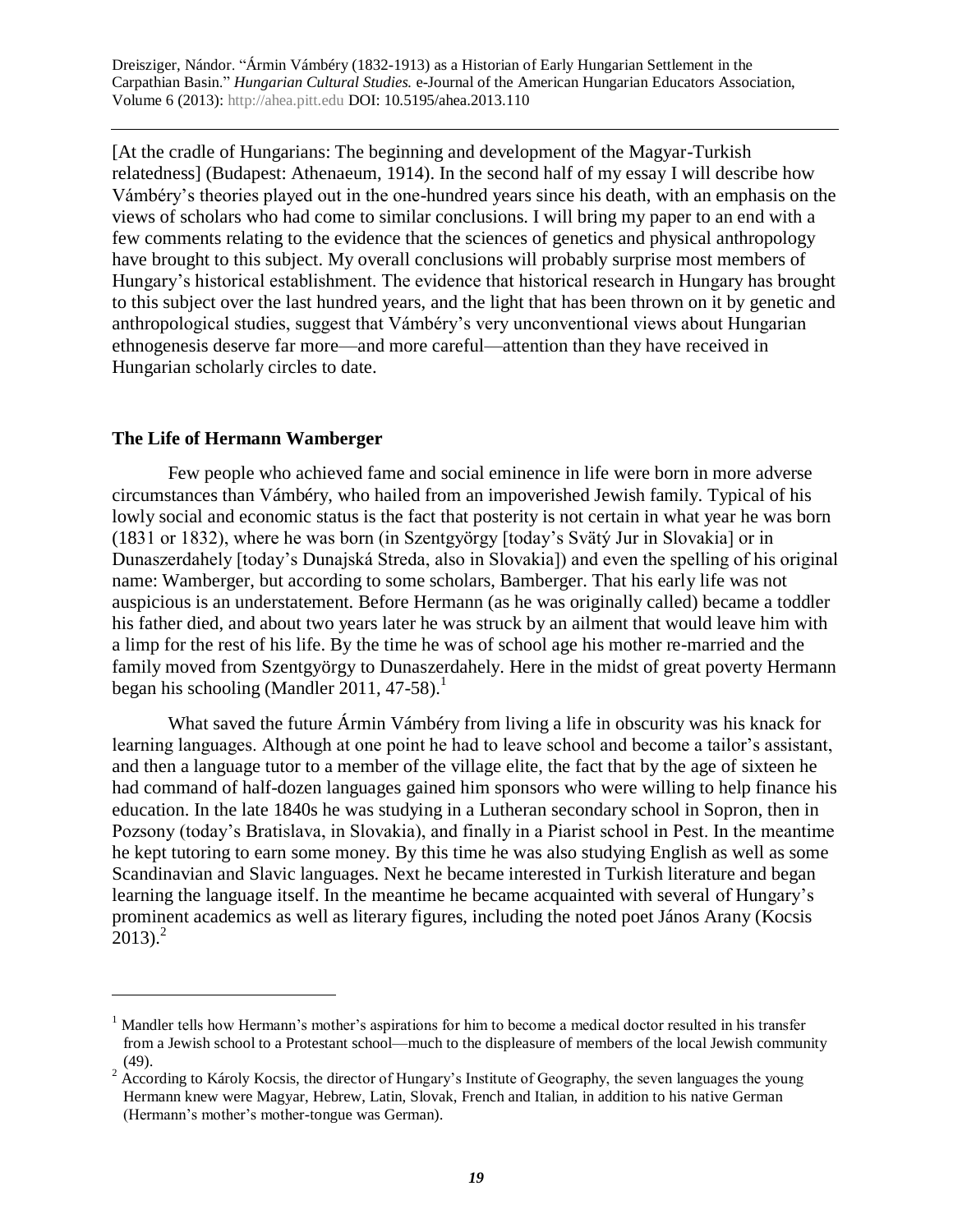In 1857 Vámbéry departed for Istanbul with the financial support of Baron József Eötvös. While there he honed his linguistic skills and made acquaintances with prominent members of the city's elite. He did historical research and compiled an English-Turkish dictionary. Through his contacts he managed to get hold of the Ottoman-Turkish translation of a medieval Hungarian chronicle the *Tarih-i üngürüs*, which he took back with him to Hungary. We can suspect that his interest in the Hungarian past intensified at this time.<sup>3</sup>

In 1861 Vámbéry retuned to Pest only to prepare for a grand tour of Central Asia. The purported purpose of the tour was to find the ancient homeland of the Hungarians. He completed much of the tour in the guise of a mendicant Sunni dervish named Resid Effendi, returning to Hungary in the spring of 1864. The following year he travelled to England where he gave accounts of his travels and published the book *Travels in Central Asia*. The same year he got an appointment at Budapest's Catholic University teaching Oriental languages. Soon he became involved in a bitter and prolonged debate with other academics about the nature of the Hungarian language by arguing that it was mainly Turkic—his opponents insisted that it was predominantly Finno-Ugric. The last four decades of his life brought him more Hungarian and international distinctions and saw him publishing more books, mostly about his travels but also about Hungarian ethnogenesis. The accolades he received included full membership in the Hungarian Academy of Sciences as well as being elected as president of the Hungarian Geographical Society from 1898 to 1890.

Hardly any writer who has dealt with Vámbéry's life and scholarship has focused on his explanations of Hungarian ethnogenesis. The main purpose of our present inquiry is to fill this gap in the literature. Because of limitations of space, I will concentrate on his very last book related to this subject. In any case, his earlier monographs, and especially the one he published in 1895 for the millennial celebrations of the arrival of Prince Árpád's tribes in the Carpathian Basin, contained many of the same arguments as his last book: 1) Hungarians have a very complex family tree; 2) similarities between languages do not necessarily imply blood relationship between the peoples who speak them; 3) the Magyar language was the product of the merger of an ancient Ugric tongue with east-Turkic dialects; 4) the Magyar nation emerged from a melting-together of various peoples coming from the east, and 5) the cauldron of this ethnogenesis had been the Carpathian Basin— long before the arrival of Prince Árpád and his warriors.<sup>4</sup>

<sup>&</sup>lt;sup>3</sup> Tarih-i üngürüs is a controversial chronicle. Its original has been lost. What exists is a translation of it written in the Ottoman Turkish language, and penned in Arabic script. To what extent its re-translation into Hungarian resembles the original text is a matter of conjecture.

<sup>&</sup>lt;sup>4</sup> When he wrote the first of his books about Hungarian ethnogenesis, Vámbéry was still imbued with his "discovery" of the "Turkic origin" of Hungarians. At this time he argued that the kernel of the Magyar language was Turkic, an argument that he would reverse by the time of the writing of his second book on Hungarian origins. In this new work he admitted that the core of the Magyar tongue was "Ugric" but maintained that much of the language (both vocabulary and grammar) was Turkic. Vámbéry's first book on the subject was called A magyarok eredete [The origin of Hungarians] (Budapest, 1882) and his second book was entitled A magyarság keletkezése és gyarapodása [The genesis and development of Hungarians] (Budapest: Franklin, 1895, republished in Dunaszerdahely, 2003); for an internet version see http://mek.oszk.hu/03000/03032/.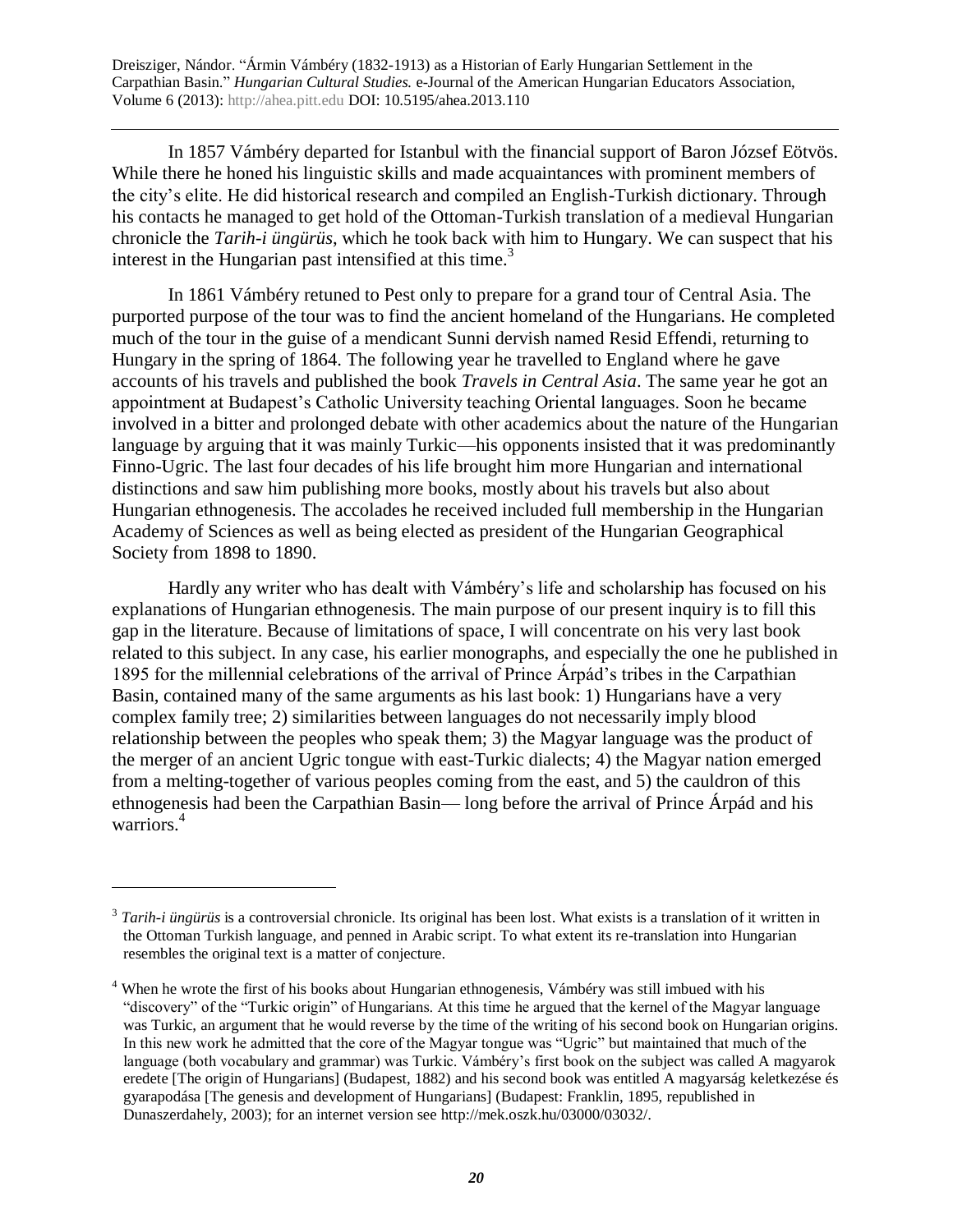## **Vámbéry's Book:** *At the Cradle of Hungarians*

The best reason for focusing on Vámbéry's last book relating to Hungarian ethnogenesis is that in this work he goes into the specifics more than in his previous monographs. Since the examination of all of Vámbéry's ideas on the subject would require more of a book than a scholarly article, this inquiry will deal only with a few essential elements of his theories.

 Vámbéry began his 1914 book by reflecting on his previous two volumes on the subject. He tells his readers that the purpose of his first book had been to counter-balance the undue emphasis in the writings of Hungary's academics on the Hungarians' Finno-Ugric origins. Accordingly, in his 1882 work he stressed the diverse origins of the Hungarian language and explained that while even in ancient times Hungarians were a mixture of Finno-Ugric and Turkic-Tatar ethnic elements, in subsequent times they had become even more Turkic linguistically, culturally and politically. The aim of writing his second book, according to Vámbéry, was to augment and rectify patriotic and romantic public perceptions in Hungary about Magyar ethnogenesis with new knowledge about Ural-Altaic languages and peoples. He bemoaned the fact that his 1895 description of ancient Hungarians as a people of highly mixed origins had not been well received by Hungary's reading public, and argued that national pride and belief in a romanticised past should not be a part of a nation's image of its origins. All nations are of mixed origins, Vámbéry argued, and Hungarians are especially so given the fact that their genesis had taken place in the borderlands of Asia and Europe. Since Hungarians are of mixed ethnic origins it follows that their language is also the product of the intermingling of many tongues. Lacking a pure language that could guide linguists to reconstruct the national past, Hungarians have a very difficult task in getting to know their ethnogenesis. Because Hungarian is a language of highly mixed origins, it lends itself to diverse interpretation of the Magyar past (Vámbéry 1914, 5-11).

In the second chapter of his 1914 book Vámbéry admits that, as far as the grammatical structure of the Hungarian language is concerned, the Ugric elements are predominant over "Turkic-Tatar" structural elements. He concludes that this situation is not surprising since the Ugric languages are much older than the Turkic ones; in fact, "the linguistic remnants" of the Ural-Altaic languages in Hungarian are undoubtedly some of the "oldest linguistic remnants" in the world. Having said all that, Vámbéry proceeds to argue that the two languages, Turkish and Magyar, and especially their diction, are so closely related to each other that their relatedness cannot be explained by the exchange of loan-words, but only by an "inner melting-together" [*belső összeolvadás*] and "thoroughgoing intermingling" [*mélyreható keveredés*]. When you have a language, Vámbéry argued, that is "two-thirds" Turkic and "hardly one-third" Ugric, you cannot explain its true nature simply by references to word borrowing (Vámbéry 1914, 12-13, 19-20 and 29).

In the next chapter of his book Vámbéry turns to the question of the timing and place of this linguistic intermingling. In connection with the question of timing Vámbéry observes that the Ugric elements of the Hungarian language—which exist in the language of other Ugric peoples also— could only come from an age when these peoples had not separated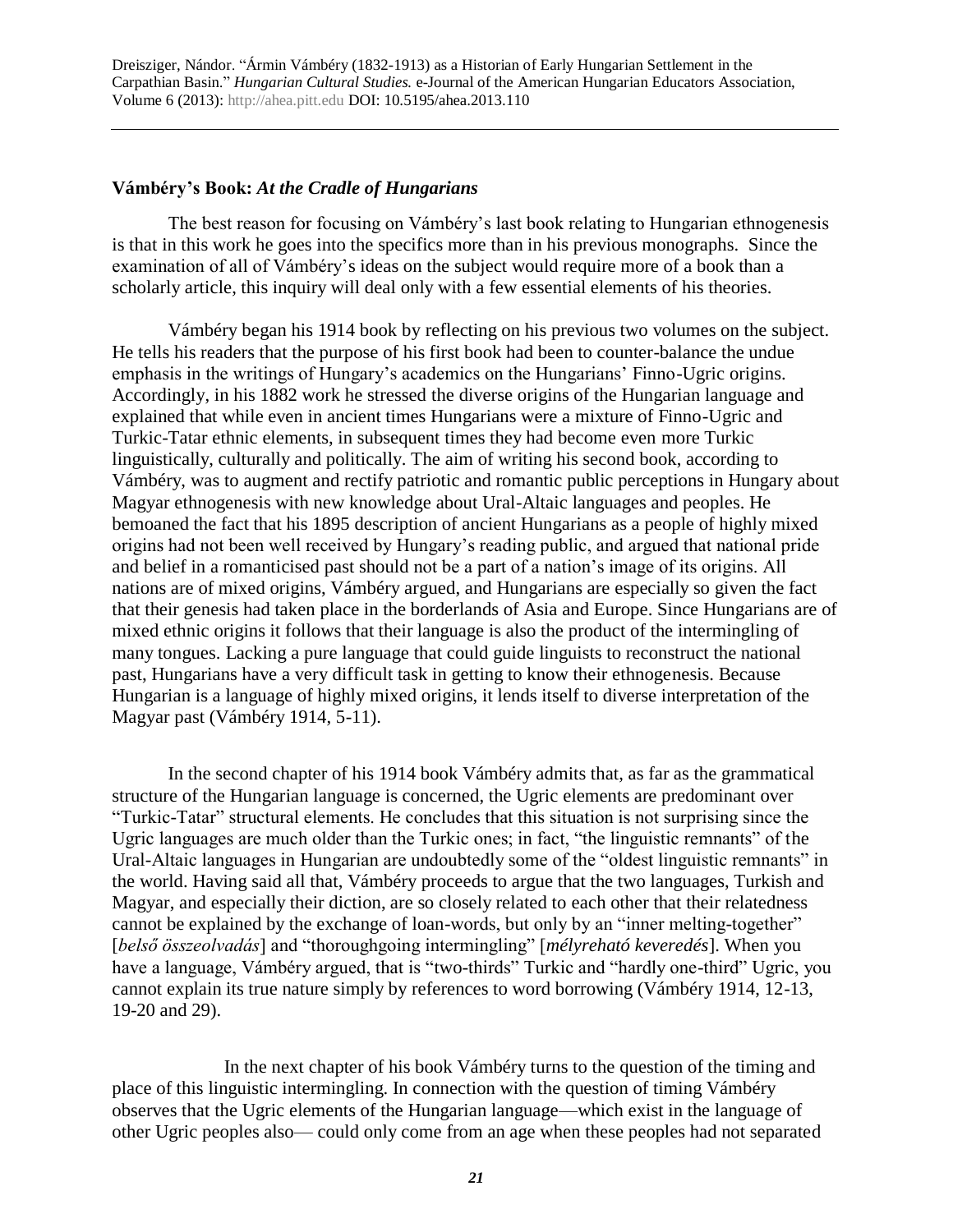from each other. In the absence of documentary and other evidence the timing of this separation cannot be established even approximately, but Vámbéry is ready to say that the "birth of the Hungarian people and language" had taken place in a "much earlier age" than Hungarian scholars had estimated (Vámbéry 1914, 53-54).

As to the question where and under what circumstances the mixing of the Ugric and Turkic languages had taken place, Vámbéry admitted that answers are difficult to provide. Arabic or Byzantine sources provide no information regarding the subject; however, there are other circumstances that give a clue. The most important of these is that the mixing of languages is more likely to happen in settled, or at least semi-nomadic, societies than in entirely nomadic societies. In this connection he observes that the Uralic-Altaic peoples who throughout the age of migrations had moved from Inner Asia to the West had all been nomadic societies. Such societies were those of the Huns and the Avars—who, according to the sources Vámbéry had found, have to be definitely considered Altaic, i.e. Turkic-speakers. Linguistic mixing between such peoples and Ugric tribes could not have taken place before they arrived and settled down in the Carpathian Basin. Intermixing between such "ethnic fragments" [*néptöredékek*] could only have taken place there. Another component of the language that emerged as the result of this "melting-together" came from a Slavic language. The source of this particular linguistic admixture was the language of the South Slavs of the old Roman province of Pannonia. After they had contributed to the emerging language of the Hungarians, these Slovenians were "squeezed out" of that region by the Franks and Northern Slavic newcomers. According to Vámbéry, the language that emerged from this intermixing of diverse Ugric, Turkic and South Slav tongues must have been born long before the end of the ninth century (Vámbéry 1914, 54- 60).

Next, Vámbéry explains how this process of the Hungarian language's genesis might have taken place. First of all, in the society in which this happened, the Turkic element must have held the political, social and military power—that is, Turks must have ruled over fragments of the Ugric and other ethnic groups living in the Carpathian Basin. Secondly, it has to be kept in mind that the immigration there of various tribes and tribal factions must have taken place in various stages, i.e. at various intervals. These migrants joined the population that had survived there after the collapse of the Roman Empire in the West and had lived their tranquil lives until, under a leader such as the "[Avar kahn] Baján," they began playing a prominent role on the stage of world history.

At the end of the ninth century a new development took place in the Carpathian Basin: the people that later became known as the Magyars arrived. Vámbéry estimates the numbers of the new arrivals as being "a few thousand" [*néhány ezer*], and he has no doubt that these Turkish-Tatar warriors melted into the mass of local peoples. In doing so, Vámbéry explains, they exchanged their "pure Turkish language" for the "mixed language" of their Pannonian "relatives." Though the new arrivals were few, their "militaristic spirit", characteristic of their not yet adulterated nomadic lifestyle, inspired the Carpathian Basin's post-Avar population to rise to remarkable deeds again as exemplified by their military expeditions far and wide in Europe. Furthermore, according to Vámbéry, the union of these two peoples had longterm benefits for the newly arrived conquerors as well. Through this union they began losing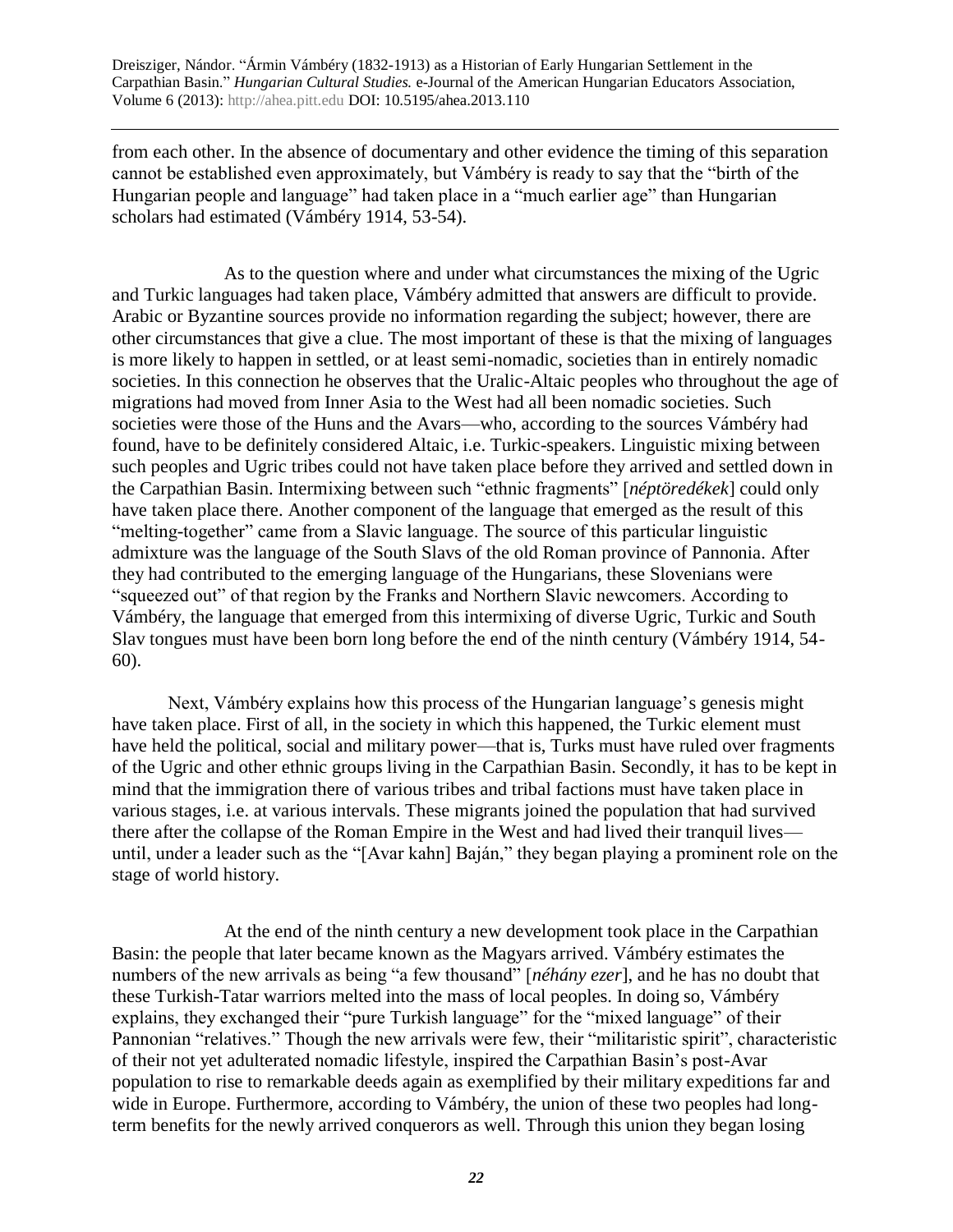their nomadic traditions and, as a result, they found accepting the ways of Western European society easier. Last but not least, according to Vámbéry, the new nation that emerged through this union of the conquerors and the local population became known by the name of the former: Magyar. (Vámbéry 1914, 59-65)

The military expeditions abroad could not continue indefinitely and the political entity established as the result of the so-called "Hungarian conquest" had to undergo a fundamental transformation: its people had to convert to Christianity. The process of conversion, according to Vámbéry, was made easier by the fact that the autochthonous element of the population was to some extent familiar with Christian teachings. Vámbéry explains that this process of the abandoning of nomadism and accepting Christianity was not easy for the newly arrived conquerors and some of them even staged uprisings against the changes being imposed on them by Hungary's rulers. All this is little known, as historical sources do not say much about the conquerors. There is some information on them in Byzantine documents but most of this is unreliable: not even the name of their leader is known: the noun árpád in some Turkic languages means the one who is noble or the one who leads. There is one exception to all this: in calling the conquerors of the Carpathian Basin Turks, according to Vámbéry, the Byzantines were correct. As to the conquered population of the Carpathian Basin, Vámbéry claims that written sources say nothing about them (Vámbéry 1914, 66-82). $5$ 

As far as the chronology of Turkic languages is concerned, Vámbéry distinguished three varieties, each of which was known to Turkologists by a limited number of written relics. The first of the three varieties were the eastern Turkic tongues of the fourth to seventh centuries (or even earlier). Into the second group belonged the western Turkish tongues; their relics date from the early fourteenth to the mid-fifteenth centuries. And then there was modern Osmali, whose written sources date from the mid-fifteenth century on. In its structure and diction the Hungarian language, according to Vámbéry, pre-dates all the known Turkic relics. In other words, the vocabulary of all three varieties of Turkic can be found in the Magyar language. This circumstance suggests to Vámbéry that the intermixing or genesis of the Hungarian ancestors' Ugric and Turkic conglomerate language took place during or even before the fifth century. This was the time of the birth of the Hungarian language, and also of the rise of the ancient Hungarian belief in the two conquests of the Carpathian Basin: the first by Attila the Hun and the second by Árpád the leader of the Magyars (Vámbéry 1914, 89-93).

Of the three varieties of Turkic, according to Vámbéry, the Magyar language was impacted most by the ancient, eastern branch. Nomadic tribes and tribal factions speaking these tongues had been arriving in the Carpathian Basin periodically and their vocabulary had entered the language being in the process of being formed there. Later arrivals, speaking west-Turkic languages, also had an impact on this language. These peoples "stepped on the stage of world history" only after the Ugric-Turkish language of the ancient Hungarians had developed [*megalakult*] (Vámbéry 1914, 93-97).

<sup>&</sup>lt;sup>5</sup> As to the origins of the name Magyar, Vámbéry opines that it came from Volga-Turkic and its original form was *majar* (meaning my lord). With the Turks the "j" [in English "y" as in the word "yard"] mutated to the hard dzs sound—and with Ugric-speakers to the soft "gy" as in Magyar.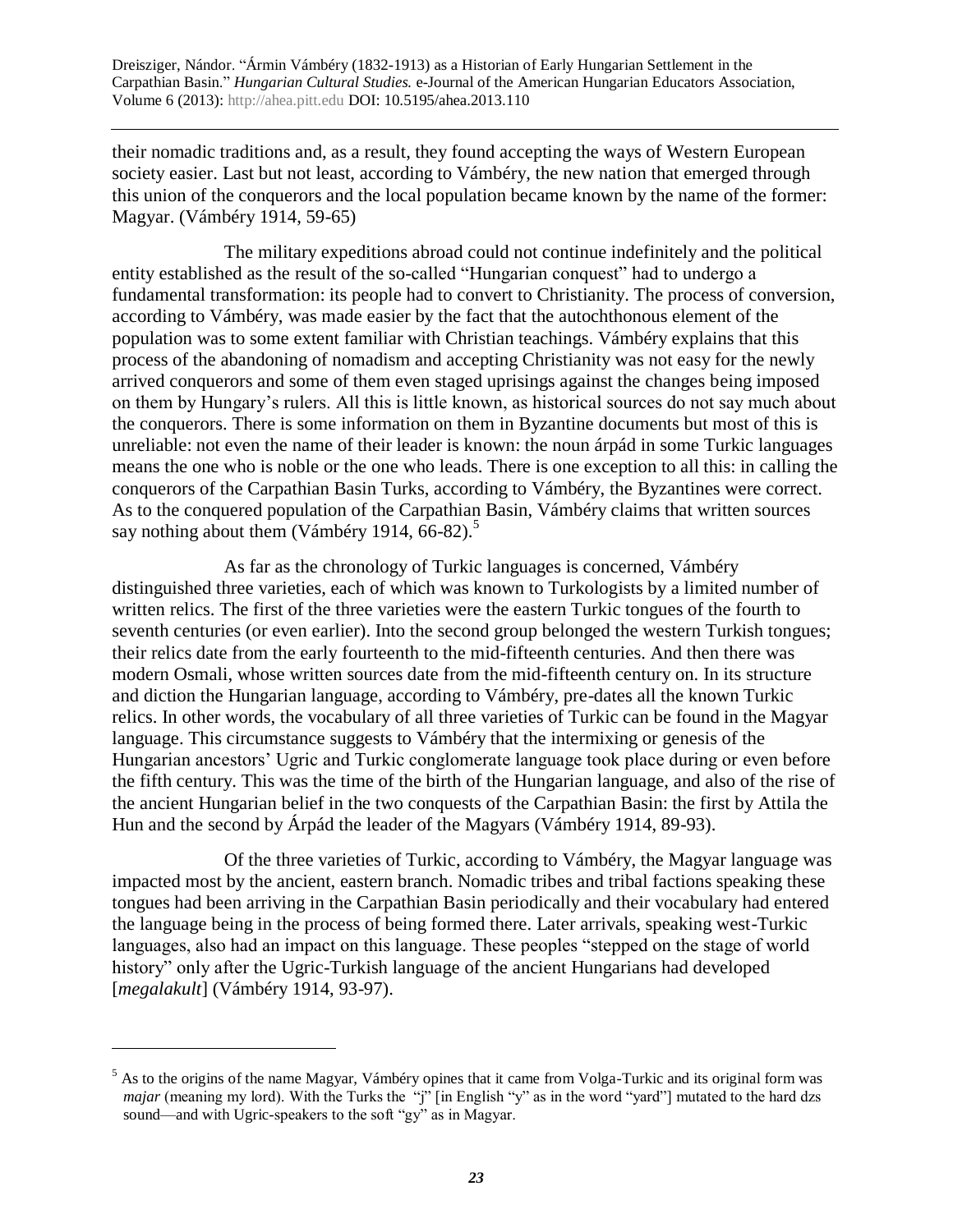In chapter XII Vámbéry returns to the theme of the Hungarian language's genesis from its Ugric and Turkic components. Here he reaffirms his belief that the kernel [*mag*] of this amalgam language came from its Ugric element, but argues that the Turkic element had joined this original constituent quite early and continued to exercise its influence on it for centuries. All this transpired in the Carpathian Basin. The people who spoke this amalgam language were variously called by their neighbours Huns, Ungars, Avars, Turks and Magyars. After the disintegration of the Hun Empire they lived their lives in a relatively tranquil [*zavartalan*] way. Western Europeans knew nothing about their activities, although in the times of Baján the Avar, for example, they caused a lot of problems for the Byzantines. In the meantime, nomadic peoples continued to arrive from the east. The Turks who came at the end of the ninth century constituted the most important and most powerful of these and they gave the peoples of the Carpathian Basin "final political form" [*végleges politikai alakot*] (Vámbéry 1914, 99-103).

Here Vámbéry re-asserts his earlier claim that the conquerors of the late ninth century were very few in number [*nagyon kevesen voltak*], but they were warlike and gave courage and inspiration to the people of the Carpathian Basin who had been struggling against enemies, especially the Franks, and soon they conducted military incursions far into the lands of other, mainly Christian European, peoples. As far as language and a way of life were concerned, the newcomers soon joined [*hamarosan csatlakoztak*] the local majority and "melted into" the already part-Christian world of this "large Uralic-Altaic conglomerate" (Vámbéry 1914, 104- 106).

Vámbéry begins chapter XV of his book by saying that, after having demonstrated the heterogeneous nature of the Hungarian population in early medieval times, as well as the fact that at the time Ural-Altaic tribal elements were arriving in the Carpathian Basin repeatedly and incessantly [*szakadatlaul*], he can turn to the subject of what word-of-mouth evidence remained of these processes in folk memory. The first of such evidence should pertain to the Huns, which is fine with Vámbéry who is convinced that the ethnic group that had come about as the result of the merger of Ugric and Turkic elements had already existed in the Carpathian Basin in the fourth century or "perhaps earlier"—that is before the Huns' arrival and also before the Slavs began to settle in the valleys of Pannonia (Vámbéry 1914, 117-118).

In connection with the Slavs, Vámbéry digresses and takes time to refute the accusation by contemporary Slav publicists that "Árpád's Hungarians" had wedged themselves between North and South Slavs and forever separated them. Hungarians, the speakers of an Ugric-Turkic language, were there before the Slavs, and Árpád's people were a "Turkish ethnic group" [*török néptörzs*] that later "completely melted into" [*egészen beolvadt*] the local population—so the accusation made by Slavic propagandists is fallacious. Notwithstanding the fact that the new arrivals became assimilated, they and their descendants became the Carpathian Basin's new military and political masters, thereby replacing the remnants of the Hun, Avar and other previous ruling elites—and they maintained their supremacy through the subsequent centuries of turbulence and struggles (Vámbéry 1914, 118-119). Returning to the oral evidence regarding the age, Vámbéry argues that everything posterity knows about the subject comes from foreign sources, and is unreliable. Even the Hungarian chroniclers of a later age relied on non-Hungarian sources and gave false accounts of the deeds of the Hungarians. None of these chroniclers, in Vámbéry's opinion, knew the country's peoples, their traditions and the languages they spoke. The result was that posterity has very little to guide it regarding the Hungarian past (Vámbéry 1914, 119-123).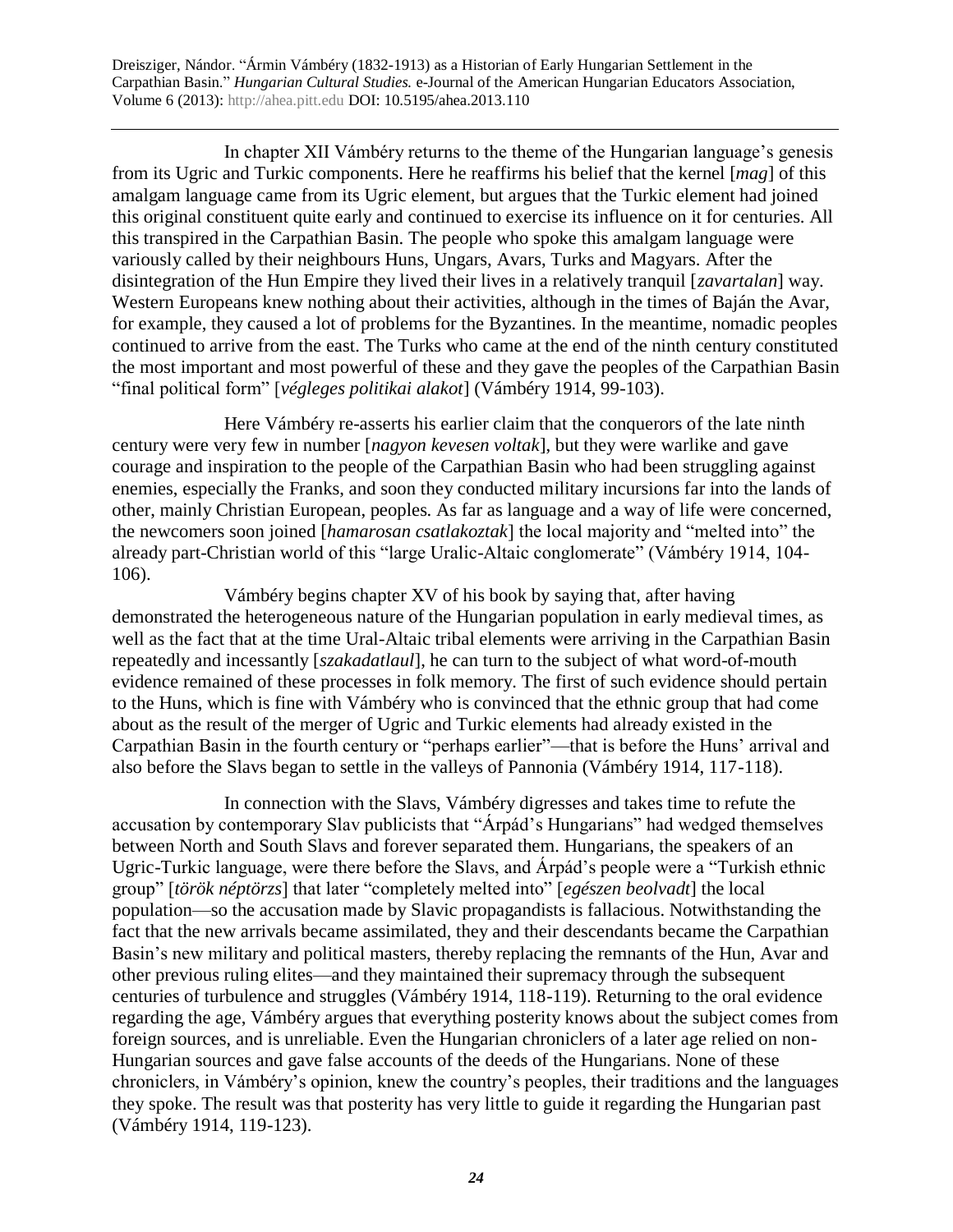Chapter XVI constitutes Vámbéry's conclusions. In this chapter he first asked that, if written sources regarding the Hungarian past hardly exist, and those that do exist are unreliable, then where can Hungarians find reliable information about their origins? His answer was unequivocal: from linguistics, especially from the Magyar tongue's Turkic legacy (Vámbéry 1914, 123-127).

#### **Unconventional Opinions about Hungarian Origins since 1913**

 In his work on Hungarian ethnogenesis, and especially in his 1914 posthumous book, Vámbéry offered a radically new interpretation of the early history of Hungarians. He gave a new explanation as to when, where, and how the people that later became the "Magyar nation" had arisen. By doing so he challenged his country's academic establishment to confirm or refute his theories. One hundred years later, Vámbéry's ideas continue to pose a challenge to Hungary's academic establishment. His bold interpretations have not really been refuted—or confirmed completely. Perhaps some of Vámbéry's colleagues felt that he was part of a lunatic fringe of pseudo-intellectuals and his books were not worth reading, while others held that he was so far out on a limb that debating his theories was unnecessary. Whatever happened, in today's Hungary the old explanation of Hungarian ethnogenesis, arguing that the conquerors who occupied the Carpathian Basin at the end of the ninth century had brought the Hungarian language there and that they are the ancestors of modern-day Hungarians, still reigns virtually unchallenged.

While in the years immediately after Vámbéry's death no one stood up and defended his theories concerning the early history of Hungarians, in the century since several Hungarian academics came along and espoused similar and equally radical interpretations of Magyar origins. The first of these who merits mention was Lajos Kiss of Marjalak (in Hungarian: Marjalaki Kiss Lajos, 1887-1972). Like Vámbéry, or even more so, he is very much a forgotten scholar in today's Hungary. Also like Vámbéry, he had a disadvantaged family background: he was born in 1887 into a poor peasant family. Despite the poverty that surrounded him in childhood, Marjalaki, alone among his numerous siblings, managed to get an education. From 1910 to 1913 he attended university in Budapest and graduated in geography and history. Subsequently, he published several articles and textbooks, and in 1923 participated in an archaeological dig near the village of Mezőnyék in northern Hungary. He continued to publish thereafter and to correspond with many of Hungary's noted intellectuals.

The most important essay Marjalaki produced appeared in the periodical *Nyugat* [West] in 1930. In this article he gave the conclusions that he had come to after examining the writings of the chronicler Anonymus. Parts of his essay are worth quoting:

At the time of [Prince] Árpád's [arrival] the land [that later became] Hungary was a densely populated place. The regions of this beautiful and fertile land… were inhabited by a Hungarian-speaking… settled people. These peaceful fishers, tenders of animals and tillers of the soil, during the millennium before the Hungarian conquest… had changed masters so many times that they never even thought of resisting Árpád and his conquerors. Their masters of the time were not of their people, and [the struggle for their land] was not their business but that of the people who ruled them….(Marjalaki 1930)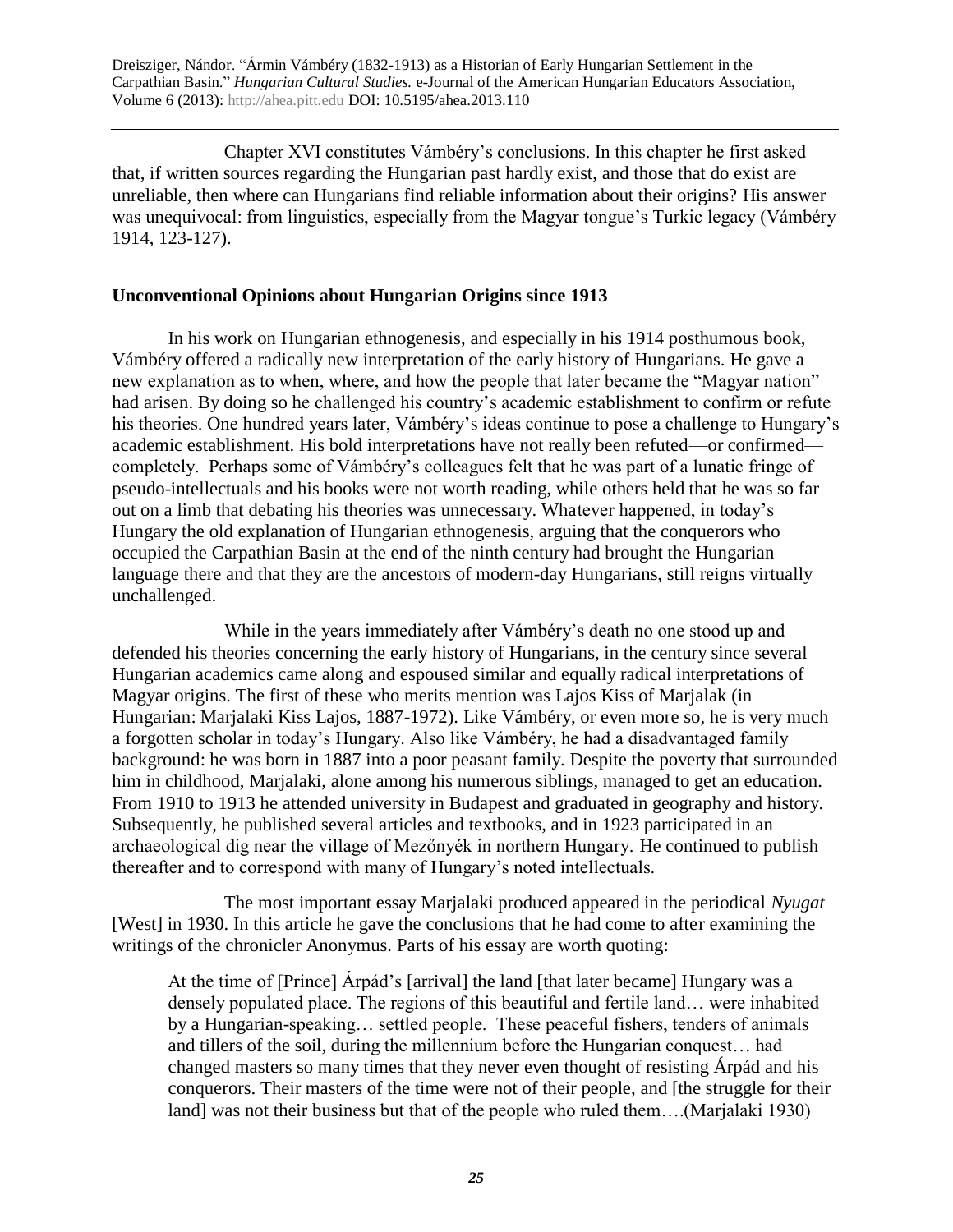Marjalaki outlined his interpretation of the "Hungarian conquest" in point form as well: 1) the Carpathian Basin at the time of the Conquest was not a sparsely populated place; 2) the conquering tribes did not exterminate the peoples they found, they subjugated them; 3) with the arrival of the conquerors the subjugated autochthonous [*őslakós*] inhabitants just exchanged one ruling elite for another; 4) when describing the people who lived in the eastern two-thirds of the Carpathian Basin at the time of the Conquest, Anonymus does not talk about Slavs or other ethnic groups, only the "inhabitants of the land" (what language these "inhabitants" used, can easily be established from the geographical names Anonymus used: the vast majority of which are undoubtedly Hungarian, especially the names of rivers); 5) nowhere in his work did Anonymus say that the conquerors brought tillers of the soil with them, but in at least two dozen places he mentions the fact that Árpád, in his generosity, gave this or that among his followers a tract of land as reward, "together with its numerous subject inhabitants"; 6) at the time of Árpád's conquest, a large majority of the Carpathian Basin's population, especially east of the line of the Danube and Garam rivers, couldn't have been other than Hungarian; 7) judging by their personal names, the members of Árpád's conquering army must have been Turkic — this Turkic element of the Carpathian Basin's popuation was reinforced later by the arrival of Pecheneg, Kun, etc. populations, but they were all gradually and imperceptibly assimilated by the masses of Magyar-speaking peasants; 8) Anonymus refers many times to the fact that the peasants of the times spoke a different language than the conquerors; 9) among the rivers mentioned by Anonymus, there is not one that has been proven to have had another name prior to the Conquest (Marjalaki, 1930 and 1956).

Although Marjalaki did not offer an explanation as to how the Hungarian people had evolved before the ninth century, he agreed with much of what Vámbéry said about Hungarian ethnogenesis. The fact that both of these scholars had come from the lower rungs of Hungarian society is significant. The members of Hungary's social elite of the times considered themselves descendants of Árpád's people and were less likely to question the role these purported "ancestors" played in Hungarian ethnogenesis. Apparently the task of questioning the orthodox explanations was left to social outcasts such as Vámbéry and Marjalaki—not surprisingly they were both ignored. The next two critics of historical orthodoxy received somewhat more attention.

## **The "Dual Conquest" Theory of Gyula László and János Makkay**

 By the mid-twentieth century a new critic of historical orthodoxy had emerged. He was Gyula László who, through his indefatigable work, would become the best-known among the scholars who questioned the old story of Hungarian origins. There is even a school named after him: the "Dual Conquest" [*kettős honfoglalás*] theory. This is a hypothesis that has caused much confusion among Hungary's academic and lay reading public—a confusion that persists to this very day.

 Gyula László was born in Kőhalom, Transylvania (in today's Braşov County, in Romania), in 1910. He completed his elementary and secondary schooling there, in Kolozsvár (today's Cluj in Romania), and in Budapest. In his university years, which he also spent in Budapest, he studied art, art history, ethnography, geography and archaeology. He began his career being employed by various museums and later became the head of the Medieval Department of Hungary's National Museum. His travels and researches took him to England, Italy, France and Greece. Throughout much of the 1940s he taught at the University of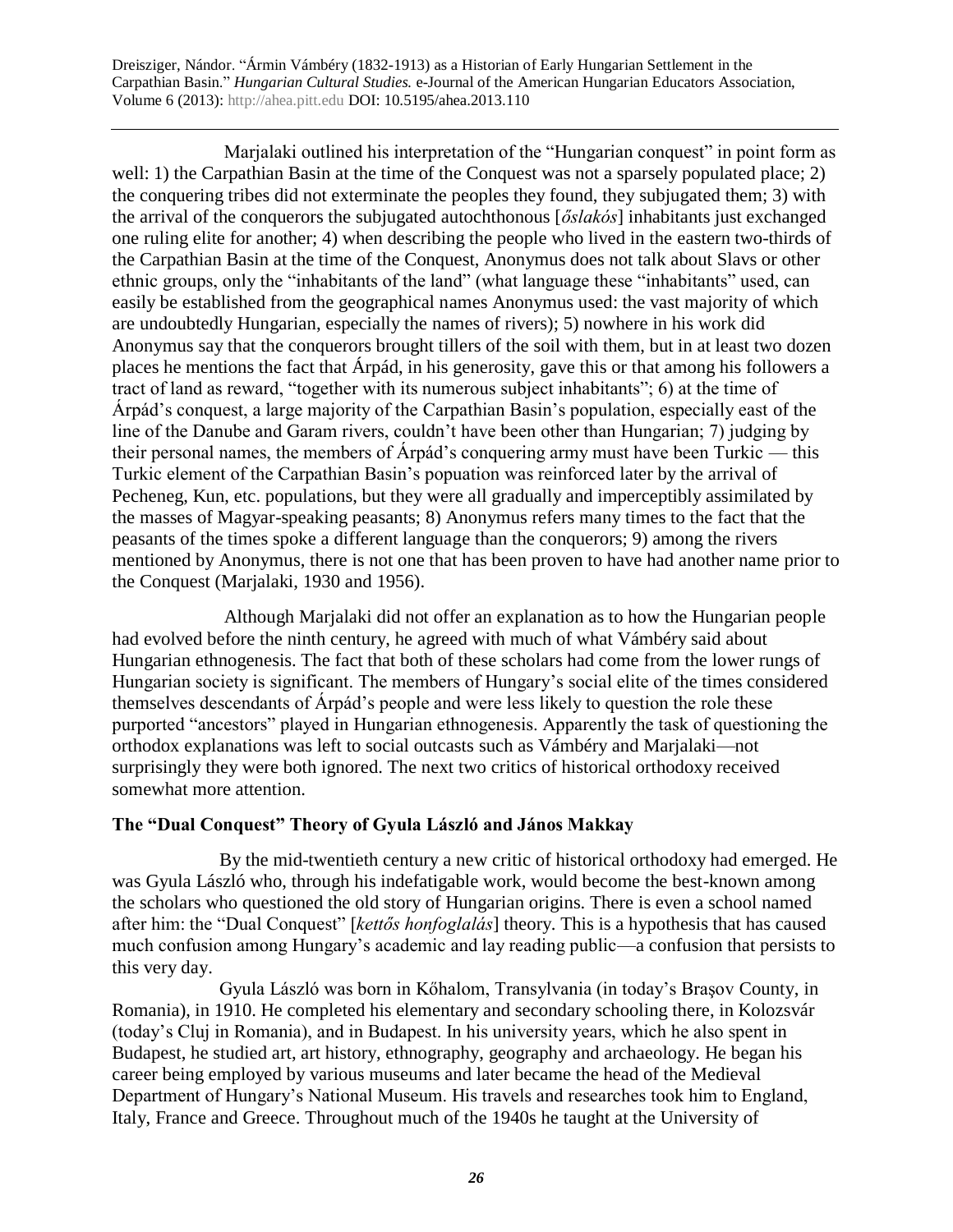Kolozsvár and also produced many art works—including paintings, drawings, and sculptures. In the early 1950s he once again worked for the National Museum in Budapest and in 1957 joined the faculty of Eötvös Loránd University in Budapest where he taught archaeology until his retirement in 1980. Starting with the 1940s, he was involved in numerous archaeological investigations, especially in his native Transylvania.

László's examination of seventh to tenth century graveyards led him to a new interpretation of Hungarian ethnogenesis. The evidence he found, rather than reinforcing in him the idea that the ancestors of Hungarians arrived in the Carpathian Basin at the end of the ninth century, suggested to him that the majority of them must have settled there much earlier, mostly during the Avar era of Central European history, probably in the 670s. Linguistic evidence, produced by Laszló's contemporaries, told him the same thing (László 1978). He remarked in an interview he gave towards the end of his life that 90 to 95 percent of the personal names of the elite in post-conquest Hungary was Turkic, while among the subject population, 90 to 95 percent of the people had Hungarian names. Another circumstance that reinforced his new interpretation of the "Hungarian conquest" was the fact that his exploration of contemporary graves and cemeteries told him that the subject peoples of tenth century Hungary outnumbered to a large degree the newly-arrived conquerors. The ancestors of the Hungarians lived in large villages and their cemeteries contained the remains of thousands, while in the same cemeteries the graves of the newly arrived numbered only a few dozen. "When 20 members of the elite lived among 2,000 of their subjects, who assimilated whom?" he asked. Not surprisingly László amended his theory. Whereas originally he had argued that the ancestors of the Hungarians arrived in the Carpathian Basin in two waves, in the 670s and in the 890s, now he declared that the vast majority of them came with the first conquest, and that the people responsible for the second were predominantly Turks (László 1997).

László tried to publicise his new, amended theory until the very end of his life saying that he didn't mind if his name was forgotten as long as his ideas survived. He died in 1998 while he was on another lecture tour of the towns and cities of his native Transylvania. After his death the task of defending his theory, especially as it was amended in the mid-1990s, became the lot of one of his disciples, the much younger János Makkay.

Makkay graduated from Eötvös Loránd University in 1957. Subsequently, he found employment in various museums and finally with the Institute of Archaeology of the Hungarian Academy of Sciences. After 2002, for a few years he was a member of the faculty of the University of Pécs. His early work concentrated on European pre-history but later he began focusing on the archaeology of the Carpathian Basin and Hungarian ethnogenesis. One of his early publications in defense of the dual conquest theory appeared in Hungary's leading anthropological journal in 1993 (Makkay 1993, 213-219). A much more detailed work regarding the subject was his monograph, *A magyarság keltezése* [The dating of Hungarians]. In this work Makkay used evidence produced by historians, linguists, anthropologists and scholars in other disciplines to support László's arguments. Concerning linguistic evidence, Makkay argued that the Bulgaro-Turkic loan words that exist in the Magyar language were borrowed not during the Hungarians' supposed centuries-long travels through the steppe-lands north of the Black Sea, as the proponents of the dominant theory of Hungarian ethnogenesis suggest, but were acquired while Hungarians had lived along with various Bulgar tribes or tribal fragments (as well as other Turkic peoples) in the Carpathian Basin in the centuries before 895. And the same was true,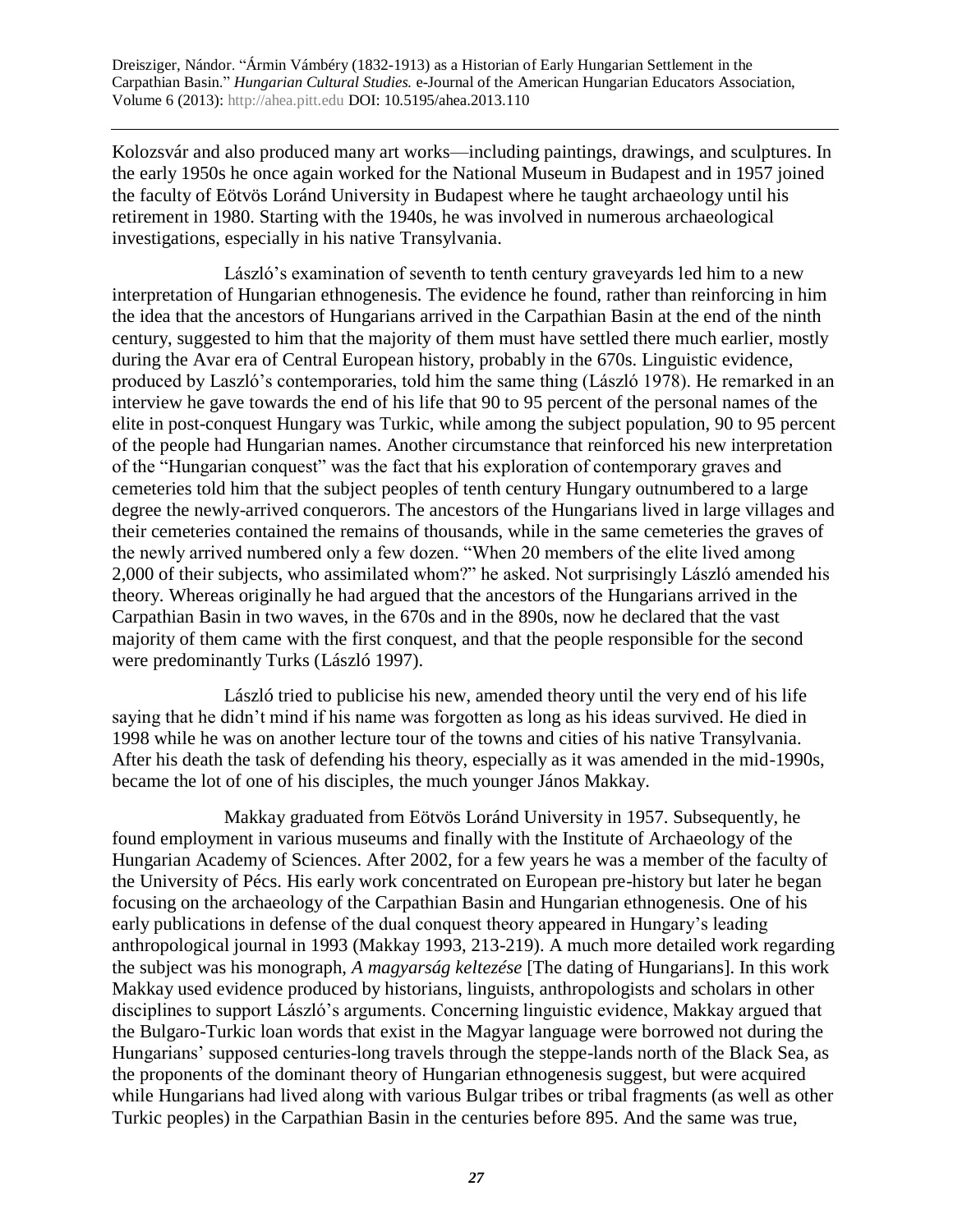according to Makkay, of Slavic loan-words in Hungarian: these were acquired by Magyar agriculturalists who had co-habited with Slavic settlers for centuries in the Carpathian Basin long before the "Hungarian conquest".

Makkay pointed out that many words in Hungarian describing organized religion are of South Slavic origin. According to him, these words entered the Magyar language in the Carpathian Basin as the result of the interaction over many generations of the Hungarians with Christian Slavs there. Had Hungarians not been living in the Carpathian Basin at that time but only after 895, their exposure to Christianity would have come only around the year 1000 when Hungary's rulers invited missionaries mainly from the German world to convert the descendants of the nomads who conquered the Carpathian Basin a century earlier. In that case words describing organized religious life in the Hungarian language would have been Germanic and not Slavic (Makkay 1994, 160-162).

In his book Makkay also took issue with the relative numbers of the conquerors and the autochthonous population of the Carpathian Basin at the time of the conquest of 895. He suggested that the size of the conquering population of Prince Árpád's warriors was much smaller than the majority of historians in Hungary estimated, and he cited the similar opinions of several prominent Hungarian scholars. Finally Makkay turned to the issue of the origins of the Magyar-speaking Székely populations of Transylvania. In this connection he rejected all claims that these peoples might have been Turkic-speaking and he suggested that some of them, especially the peoples of the region in the heart of the Transylvanian Basin known as Mezőség, had probably settled there even before the rest of the Hungarians of Transylvania arrived during Avar times. Makkay's evidence for this interpretation of the Székely past is the archaic dialect of Hungarian spoken in that region (Makkay 1994, 153). $<sup>6</sup>$ </sup>

## **Other Critics of the Orthodox Theory of Hungarian Ethnogenesis**

 $\overline{a}$ 

Even before the arguments advanced by László and Makkay were largely forgotten in Hungary, other members of the Hungarian academic establishment came along to question the old theories of the Hungarian conquest and the origins of the Hungarians. The four outstanding figures of this new attack on orthodoxy were physical anthropologist Pál Lipták, archaeologists Dezső Simonyi and Gábor Vékony, and historian Péter Király.

Lipták was born a year after Ármin Vámbéry died. Through the study of the anatomy of the occupants of conquest-era graves, Lipták came to the conclusion that the majority of the people who entered the Carpathian Basin at the end of the ninth century were anatomically

 $6$  Other Székely populations in Transylvania were re-settled there from the Carpathian Basin's western frontiers by Hungary's early Árpádian kings, thereby contributing to the rich assortment of Hungarian dialects in the region.

A few years ago Makkay completed a revised and expanded edition of his book, but had problems finding a publisher for it. This situation is both ironic and regrettable. Authors who come up with outlandish theories of Hungarian pre-history have no trouble finding publishers (though not presses connected with Hungary's academic establishment) while a serious and knowledgeable scholar such as Makkay is left out in the cold. My information about his revised book comes directly from him.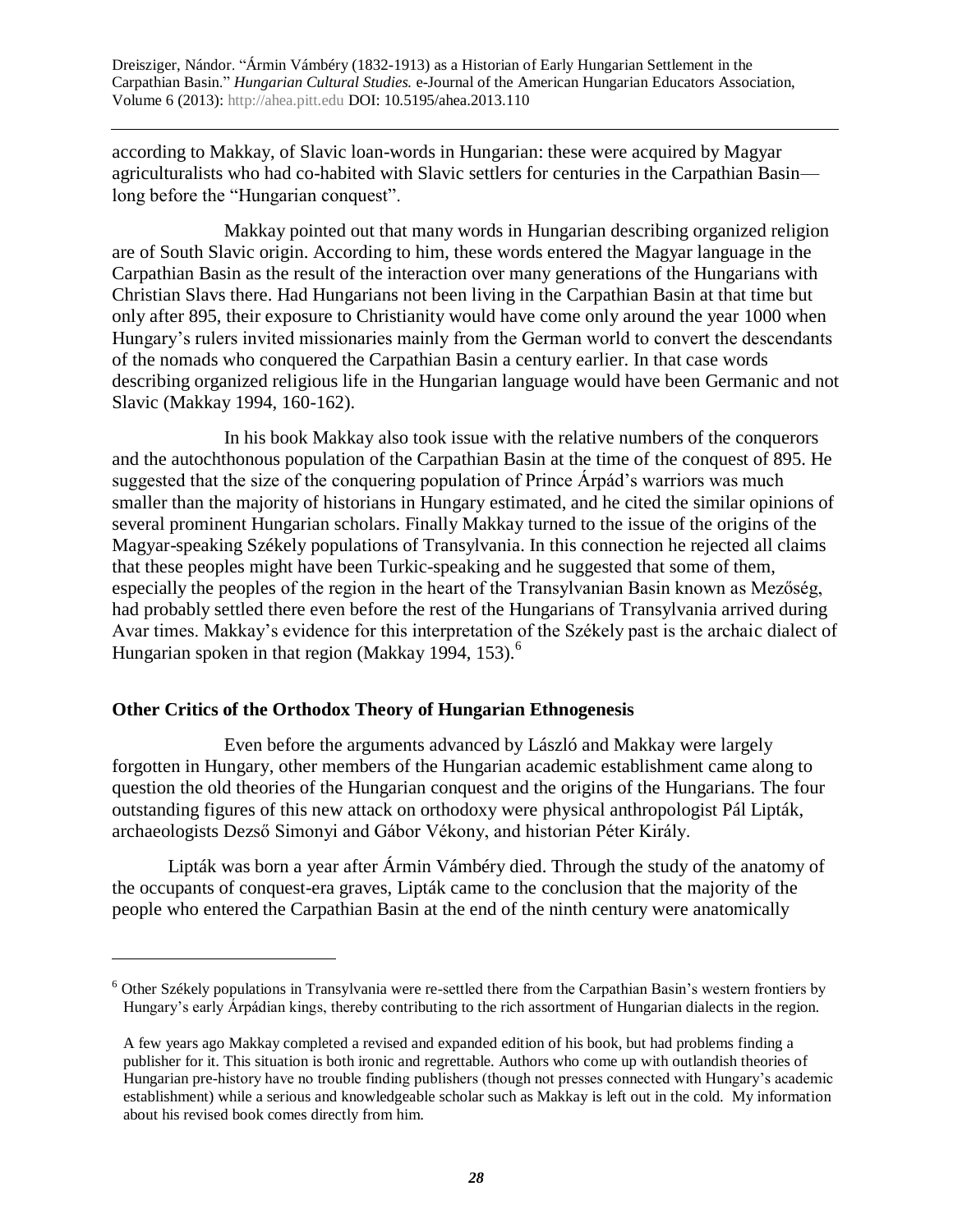different from the people who lived there at the time, and also from the people who live there at the present. That is, the majority of the conquerors were probably not Hungarians. The real ancestors of the Hungarians, Lipták suggested, settled in the Carpathian Basin in several waves, from the early fifth century on to the end of the ninth century, but especially during Avar times. It should be mentioned here that Lipták based these conclusions in part on the findings of the Hungarian archaeologist Dezső Simonyi. In his various publications Simonyi had argued that speakers of a proto-Hungarian language settled in the Carpathian Basin, along with Turkicspeaking proto-Bulgars, in the second half of the fifth century (Lipták 1975; Lipták 1980; Lipták 1983, 160-162; Simonyi 1981, 71-88).<sup>7</sup>

Another critic of the dominant theory of the "Hungarian conquest" was Gábor Vékony. A younger man than any of the scholars mentioned so far—he was born in 1944—Vékony spent most of his career teaching at Eötvös Loránd University in Budapest. Through his researches and teachings at Hungary's premier university, Vékony came to the conclusion that the ancestors of Hungarians didn't come to the Carpathian Basin at the end of the ninth century but most likely in the second half of the seventh, or possibly as early as the fifth. Vékony also believed that the nomadic tribes that conquered the Carpathian Basin at the end of the ninth century were not Hungarian—exactly as Vámbéry had argued a century earlier. Vékony agreed with Vámbéry when he maintained that the conquerors spoke Turkic dialects which they lost when they were assimilated by the masses of Hungarians they found living in this part of Central Europe (Vékony 2002).

A few years after the appearance of Vékony's monograph, another book surfaced in Hungary that questioned the traditional interpretation of the story of Hungarian ethnogenesis. The book was by Péter Király, another veteran member of Hungary's academic establishment. Király's arguments against the traditional interpretation of the "Hungarian conquest" were based not so much on the evidence of archaeology and anthropology but on Central European medieval written sources. After studying the latter for nearly seven decades, Király came to the conclusion that the ancestors of the Hungarians probably started to settle in the Carpathian Basin at the end of the sixth century. As evidence, Király cited pre-895 documents found in monasteries in what are now Germany, France, Austria and Switzerland. These documents contained references to a people called Ungar, Ungarus, Wenger, Hungarius, etc. living in the Carpathian Basin. Furthermore Király found references to migrants called by these names living in or near western and central European monastic centres, suggesting that individual Hungarians from the Carpathian Basin had migrated west and settled there. Király even found a reference to a "brother Hungariuß" in the registry book of the Benedictine monastery of Weissembourg (Weissenburg) in what is now eastern France (Király 2006, 214). The document that contains the name of Hungariuß is known to other historians as well (Haubrichs 1970, appendix 4).<sup>8</sup>

 $<sup>7</sup>$  In his 1980 essay Lipták concludes: "The process of becoming a people was completed for the Hungarians in the</sup> Carpathian basin…. [and] can be divided into two parts: 1. The period between the sixth and ninth centuries,…" (pp. 366f).

<sup>&</sup>lt;sup>8</sup> I had not been able to find a mention of Hungariuß' name in other contemporary Weissenburg documents.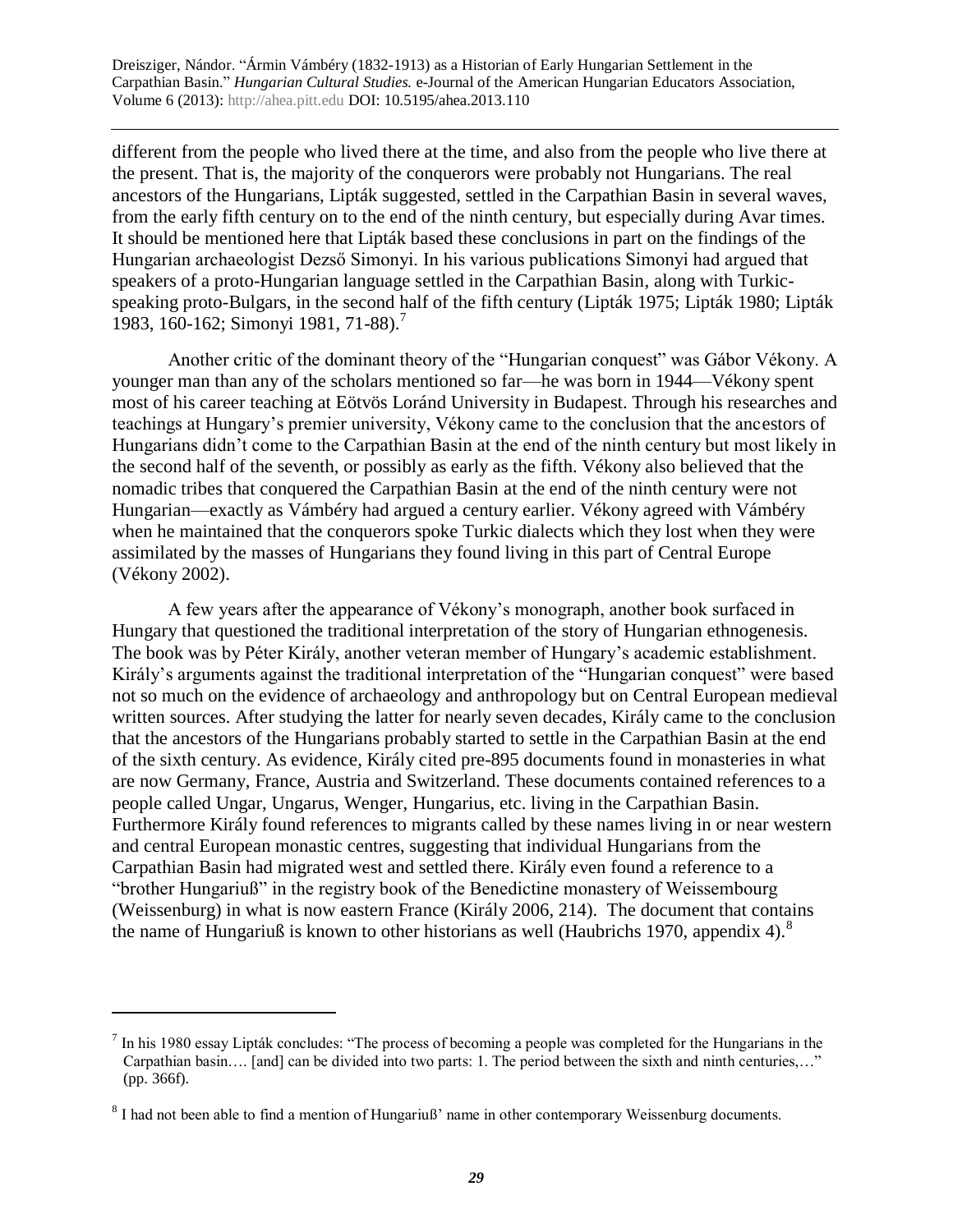The arguments of Lipták, Simonyi, Vékony, and Király were based on the findings of traditional disciplines. By the time they published the last of their books, another discipline useful for the study of the past had emerged: genomics, the study of y-chromosomal and mitochondrial DNA. In the next section of our study we'll examine what are the implications of recent genetic studies for Vámbéry's theories regarding Hungarian ethnogenesis.

#### **The Contribution of Genetic Research to the Knowledge of Hungarian Origins**

 Early genetic studies were based on the examination of autosomal DNA and did not result in much more accurate knowledge of the past of human populations. About a decade ago, however, a great leap forward took place in the science of genetics when the first SNP (single nucleotide polymorphism) was discovered in the y-chromosomal DNA of men. Unlike autosomal DNA, y-chromosomal DNA does not re-combine completely through the process of conception. This means that its SNPs are passed on from father to son unchanged sometimes for hundreds of generations. About the same time it also became evident that markers in the mitochondria of human cells do the same thing and provide an effective means of tracing maternal lineages, since women pass these markers on to their children but men don't.

Soon genomic studies were undertaken in Hungary and focused on the DNA of conquestage populations as well as present day populations in Hungary and the Székelyland. They were conducted under the direction of geneticist István Raskó of the University of Szeged. Raskó's team studied mitochondrial and y-chromosomal DNA extracted from the skeletal remains of men and women—both members of the elite and commoners—and DNA samples taken from presentday Hungarians (Dreisziger 2011).

 The first of these investigations examined the mitochondrial-DNA of three groups: conquest-era elite women (the wives and daughters of the conquerors), conquest-era women of commoner status, and present-day women in Hungary and the Székelyland. Raskó and his associates found that the DNA of conquest era elite women and that of conquest-era women of commoner status differed considerably. They also found that the mitochondrial DNA (mt-DNA) of conquest era elite women differed considerably from that of women living today in Hungary and the Székelyland. They learned however, that the mt-DNA of the conquest-era commoner women and that of today's women in Hungary and the Székelyland were similar. The conclusion from all this can only be that the conquerors were genetically not related to their subject peoples, and that Hungarian women of today are descendants not of the conquerors but of the subject peoples of tenth century Hungary, presumably of the population that had lived in the Carpathian Basin before the so-called "Hungarian" conquest (Tömöry et al. 2007).

In the Raskó team's second study, the y-DNA of men was examined. Two groups were studied: the conquerors on the one hand and present-day Magyar and Székely men on the other. The results of this investigation were again quite startling: the y-DNA of the two groups was different, signifying that the political-military elite of the population that conquered the Carpa-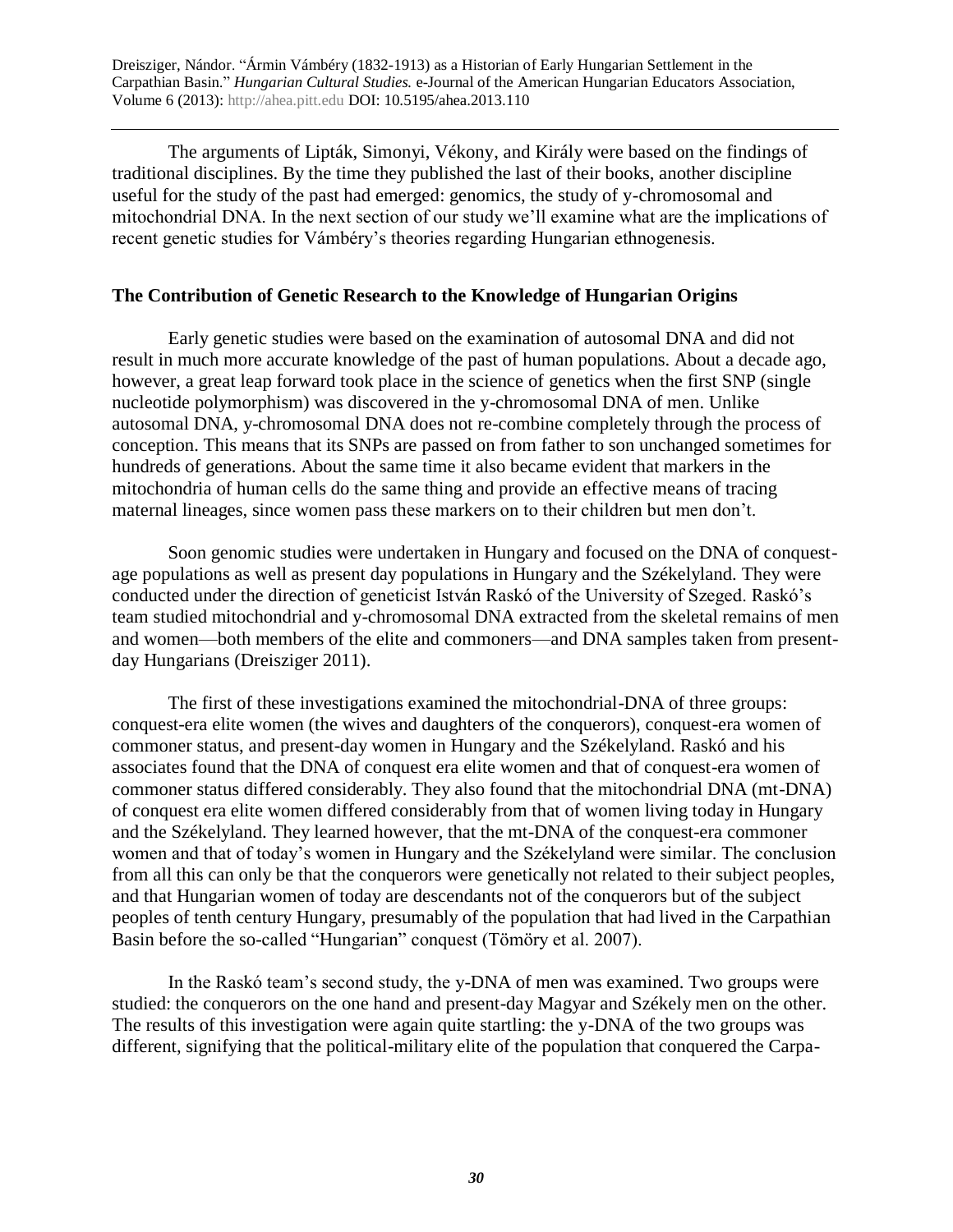thian Basin and present-day Hungarian men were genetically not related. To put this in another way: the population of today's Hungary and the Székelyland did not descend from Árpád's people (Csányi et al. 2008).<sup>9</sup>

In their third study Raskó's team looked for the genetic marker that identifies people with adult-onset lactose intolerance. In this project three groups were studied: 1) the ancient conquerors (and their immediate descendants); 2) ancient commoners (the subject peoples of the conquerors); and 3) present-day Hungarians (in Hungary and the Székelyland). From their investi-gations the members of Raskó's team concluded that all the adult conquerors suffered from lactose intolerance. At the same time the team found that, in the ratio of people with lactose intolerance to those without, there was no significant difference "between present-day Hungarian speaking populations and ancient Hungarian commoners" (Nagy et al. 2011; Raskó 2013).<sup>10</sup>

The conclusion from this third study can only be the same as that which resulted from the first two: the conquerors and their subject peoples were members of two distinct ethnic groups. More importantly these investigations suggest that the vast majority of present-day Hungarians cannot be the descendants of the conquerors: today's Hungarians are predominantly the progeny of the subject peoples of the tenth century, that is, of the pre-conquest population of the Carpathian Basin. To put it in another way, the conquerors left virtually no genetic footprints in the Hungarian population of subsequent times. Why? Because they were not numerous. As István Raskó remarked in a book he recently published on the subject: "the contribution of the conquerors to the genetic pool of present-day Hungarians [was] insignificant"(Raskó 2010, 158). Despite this statement, Raskó assumed that the conquerors spoke Hungarian and claimed that the pre-985 population of the Carpathian Basin "adopted [*átvette*]" their language. This of course is inconceivable; this is not how human evolution worked in the early Middle Ages (when there were no schools and just about every person was illiterate). In those times all nomadic warrior tribes who conquered a region populated by settled peoples invariably became assimilated by the local, autochthonous populations. That is, it was not the subject populations that "adopted" the language of the conquerors but the conquerors, i.e. their descendants, who learned the language of the subject populations. There appear to be no exceptions to this rule despite the fact that some people claim that the arrival of the English language in England at the time of the so-called "Anglo-Saxon conquest" was similar to what happened in the Carpathian Basin when Prince Árpád's warriors arrived there and forced their language on the local population. But, according to recent British scholarship, an Anglo-Saxon conquest of England had never taken place. What took place instead was migration by speakers of a West-Germanic language to what is now

<sup>&</sup>lt;sup>9</sup> Members of the N1c1 y-chromosomal haplogroup were common among the conquerors—to date, not one of these men has been found among the male population of Hungary (but a small handful of them have been found among the Székelys). The usefulness of this study is called into question by the minuscule sample-pool Ráskó and his team worked with as far as the conquest-age population was concerned.

<sup>&</sup>lt;sup>10</sup> The study also found that, as far as the incidence of lactose intolerance is concerned, the subject peoples of the 10th century Carpathian Basin and today's Hungarians show little difference from neighboring Central European populations.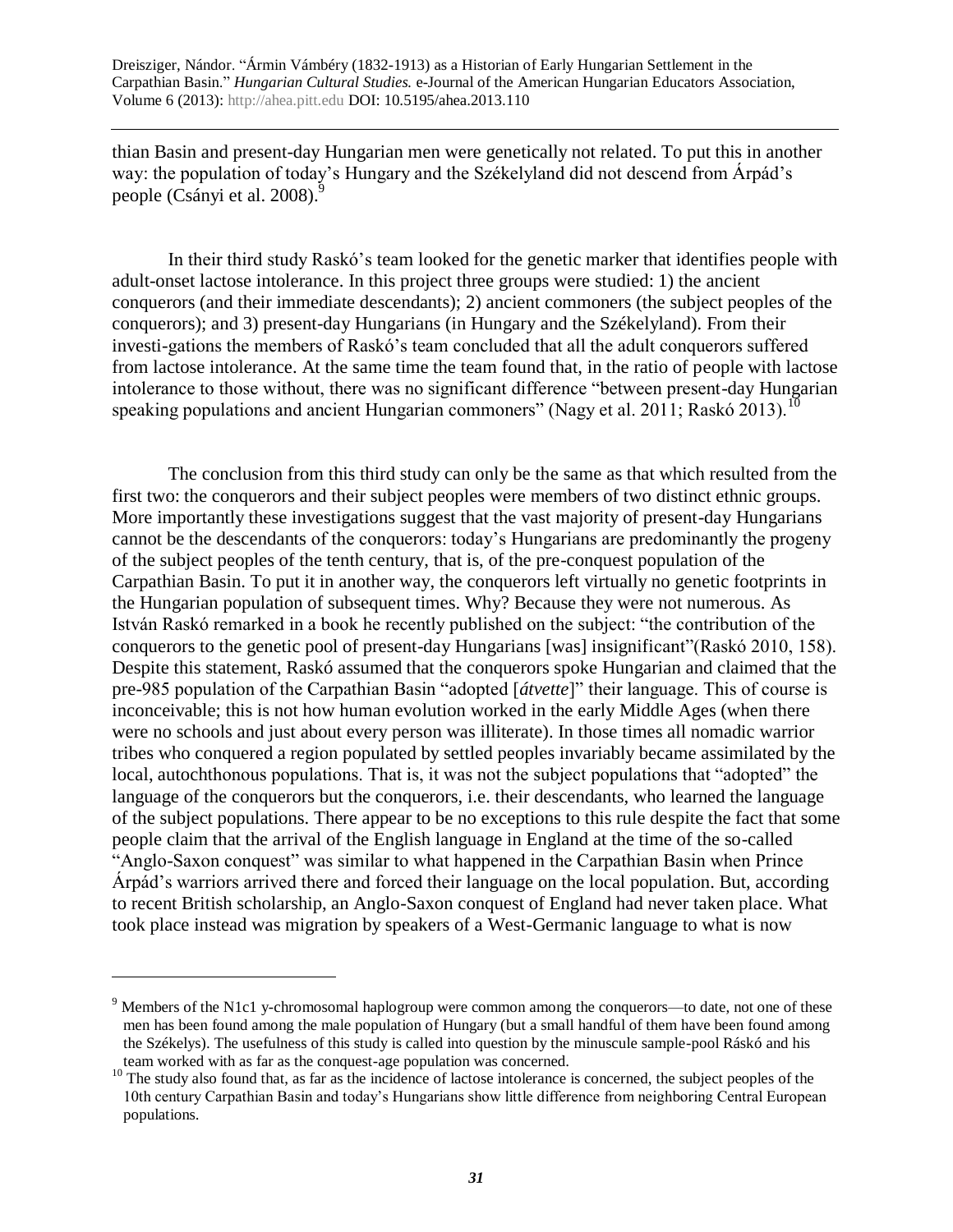England over many generations resulting in a proto-English language replacing various Celtic tongues as the dominant language of the region (Heather 2010, 12-21; Oppenheimer 2007, 477- 82; Pryor 2004).<sup>11</sup>

## **Vámbéry's Conclusions: Contradicted or Confirmed?**

There can be no doubt that Vámbéry's book At the Cradle of Hungarians has some shortcomings. Its prose is often awkward and the composition is meandering and repetitious. We can suspect, however, that had Vámbéry lived a year or two longer, he would have eliminated most of these problems while he prepared the volume for publication. Of course, it is not too difficult to see some other problems with this extraordinary work.

Most criticism that his detractors directed at Vámbéry while he was still alive, and also after his death, concerned his claim that Hungarian was much more of a Turkic than an Ugric language. It would be unfair to focus too much on this issue today especially in view of the fact that by the time of his approaching old age Vámbéry had retreated from his earlier stance and admitted that the contribution made by the Hungarians' Ugric ancestors to modern-day Hungarian was real. The "kernel of the Magyar language was Ugric," he proclaimed more than once in his 1914 book. Still, his unbounded enthusiasm for the Turkic nature of the Hungarian language never abated completely.

While the question of the basic nature of the Hungarian language might best be left to linguists, some of Vámbéry's comments on conditions in the Carpathian Basin in the second half of the first millennium might warrant more nuanced interpretations. Of the many assertions Vámbéry made, the one that can be questioned first in the light of information that has become available in the hundred years since his time is the claim that, in early medieval times, the Carpathian Basin was sparsely populated. Only recently the Hungarian archaeologist Erzsébet Fóthi made the remark, based on her and her colleagues' decades-long researches of Avar-age burial sites in Hungary, that during Avar rule in the Carpathian Basin, there had been a veritable "population explosion" [*valóságos népességrobbanás*] (Fóthi 2013). And Teréz Olajos of the University of Szeged, another Hungarian expert on the age, convincingly argued that this Avarage population had survived into the tenth century, despite the wars the Franks had fought for the control of the region's Western half and the Bulgars for its eastern half (Olajos 2001, 50-56). In fact, some of Vámbéry's arguments support—as well as help explain—Professors Fóthy's and Olajos's claims regarding the relatively high population density in the Carpathian Basin in these times. In his 1914 book, Vámbéry talked of the "repeated" and almost "incessant" arrival of tribes and tribal fragments of the Hungarians' ancestors in the Carpathian Basin in Avar times. In doing this Vámbéry anticipated those English scholars who recently have questioned the story of the "Anglo-Saxon conquest" of England and replaced that age-old myth with the idea of the prolonged migration of the English-speakers into their new homeland during post-Roman, Roman, and even probably pre-Roman times. According to these scholars, in pre-modern

 $11$  On this subject see also the entry "Anglo-Saxon settlement of Britain" in Wikipedia [http://en.wikipedia.org/wiki/Anglo-Saxon\\_settlement\\_of\\_Britain.](http://en.wikipedia.org/wiki/Anglo-Saxon_settlement_of_Britain) Note that there is no mention in this entry of an "Anglo-Saxon conquest".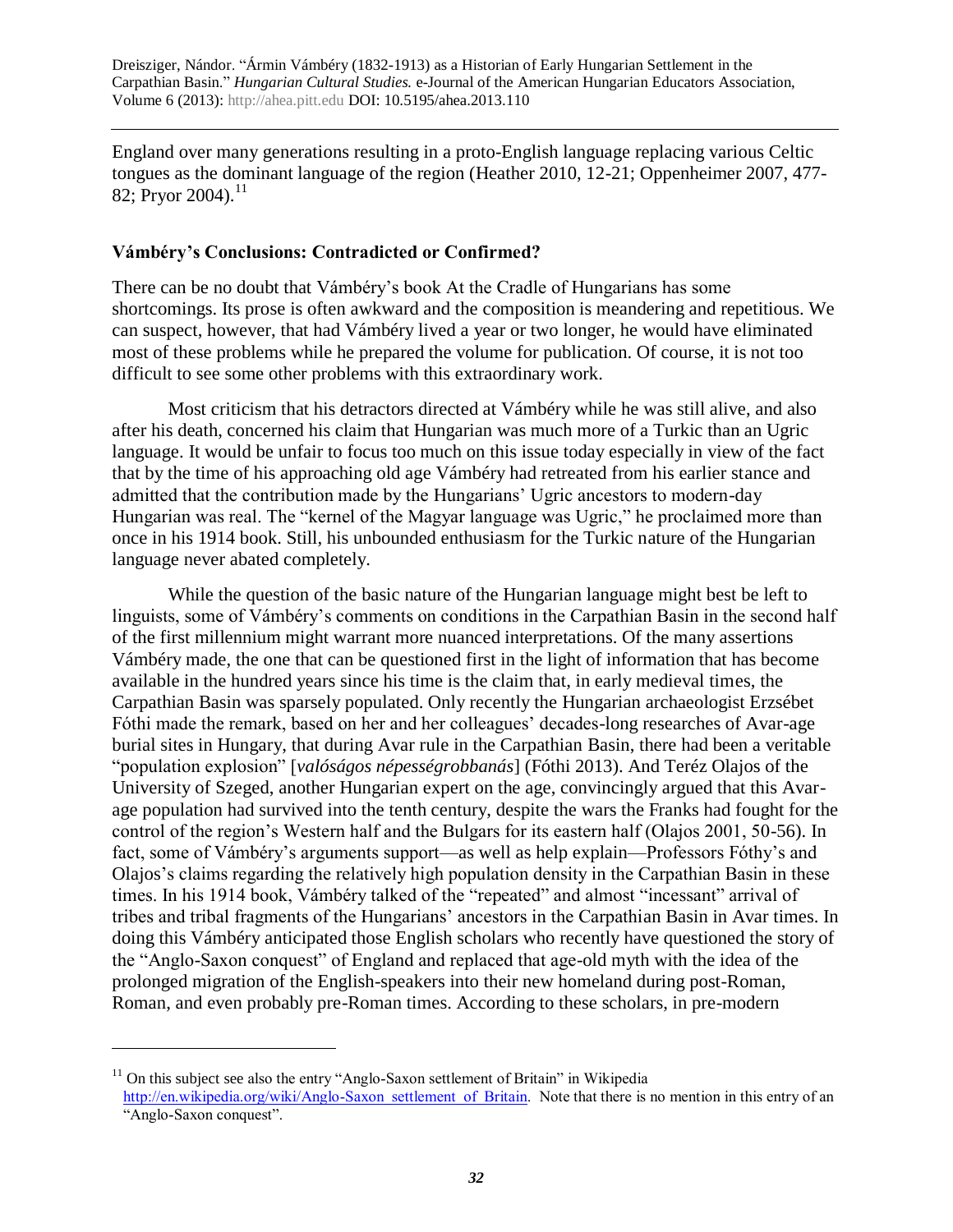times—before there were schools and public literacy—culture change (including language change) happened only as the result of gradual transfer of knowledge and/or the migrations of peoples over a protracted period.

Another claim of Vámbéry's that can be questioned is the suggestion that the assimilation of Árpád's people by the locals took place in a short time. The experiences of other nations indicate that such assimilations often required much time. The abandonment by England's Norman conquerors of their French language took many generations, and the same seems to have been the case in the Lower Danube Valley where, among the region's Bulgar-Turkic elite, the Turkic language persisted for centuries after the regions' conquest by these people. In the case of the conquest of the Carpathian Basin by Prince Árpád's warriors, there appears to be evidence to the effect that the Turkic language of the conquerors persisted in some parts of Hungary, such as the Great Hungarian Plain, well into the twelfth century, probably even the 13th (Abu Hamid 1953, 65; Abu Hamid 1986, 56).<sup>12</sup>

Undoubtedly many other deficiencies of Vámbéry's 1914 book could be mentioned. In fact, there can be no doubt that if someone published a book such as his nowadays, the defenders of historical orthodoxy in Hungary would declare it to be the work of a dilettante. But, rather than being the brainchild of a poorly-informed dabbler in proto-history, Vámbéry's book is a work full of unusual insights. It might best be seen not so much a summation of existing knowledge about Hungarian origins but a series of bold predictions as to what future research might uncover. As we have seen many of these predictions have stood the test of time and have been reiterated by highly qualified academics.

One observation Vámbéry made that no one nowadays could dispute was his claim that Hungarians have a very mixed ancestry. Today we know that Hungarian men, for example, belong to more than a dozen different y-chromosomal haplogroups that are genetically very distant from each other. In the case of Hungarians, however, it is not only that the major genomic groups they belong to are distant from each other, but also that, within each of these major groups, the sub-groups to which Hungarians belong are similarly quite distant from each other. As far as their genetic background is concerned, Hungarians are indeed one of the most diverse peoples of the world. $^{13}$ 

By far the most important element of Vámbéry's theory of Hungarian ethnogenesis is his argument that the people who conquered the Carpathian Basin at the end of the ninth century were a different people ethnically. If these conquerors were not Hungarians but Turks, then the ancestors of the Hungarians must have lived in the Middle Danube Valley before 895 since we know that no tribes or tribal fragments speaking the Hungarian language had come to the Carpathian Basin in subsequent centuries. As we have seen above, this particular element of Vámbéry's theory has been endorsed by most of the scholars that have been mentioned in this

 $12$  Undoubtedly Abu Hamid, who for years had lived among Turkic-speakers in the southern Ural region, knew Turkic languages and probably conversed with the Bashkir of the Great Hungarian Plain in their own language.

<sup>&</sup>lt;sup>13</sup> Information from Tibor Fehér, manager of the "Hungarian project" of the DNA testing company FamilytreeDNA of Texas.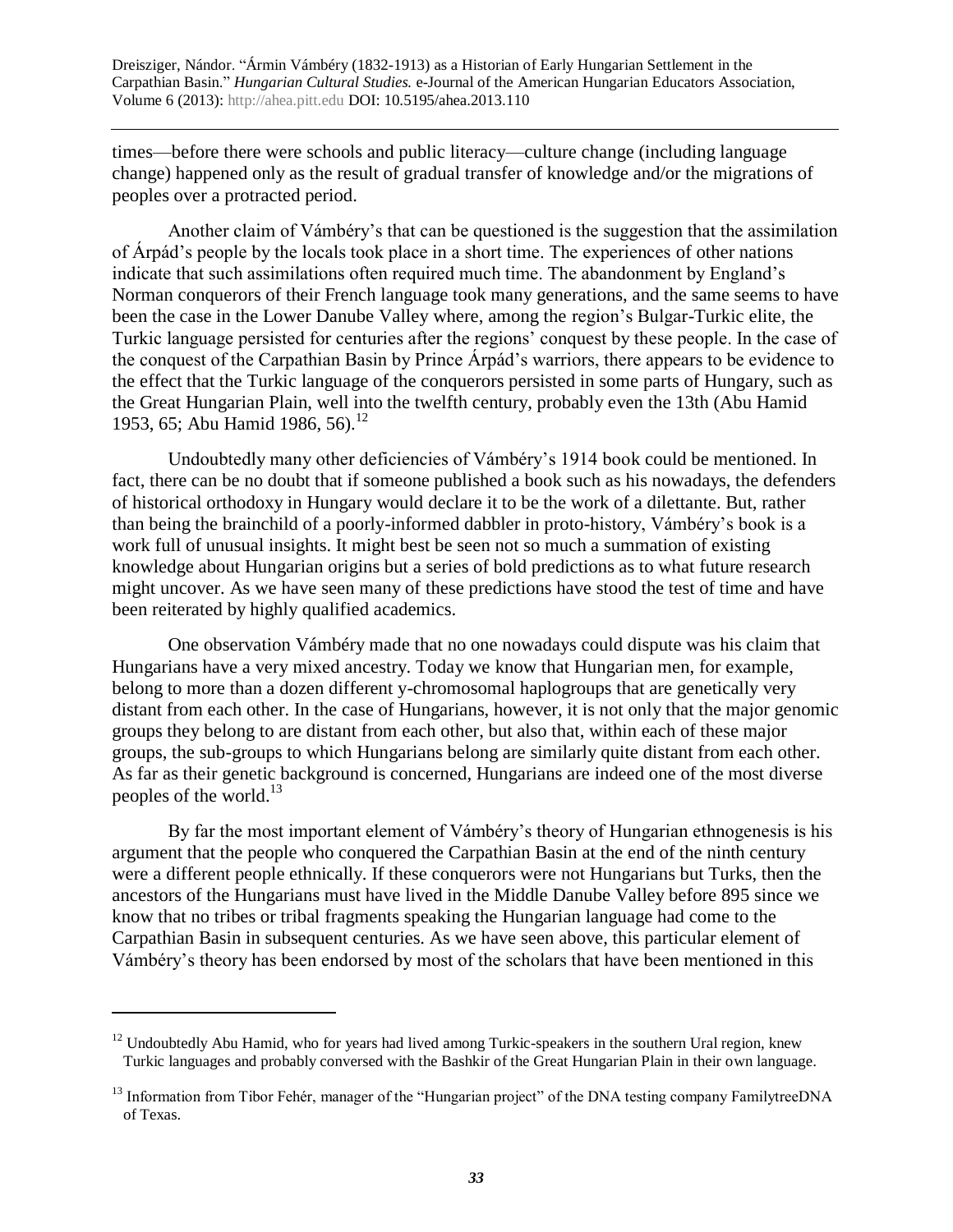study. Lajos Kiss of Marjalak acknowledged it. Though this is little known in Hungary, both Gyula László and János Makkay also subscribed to this interpretation of Hungarian ethnogenesis by the early- to mid-1990s when they came up with an amended version of their "Dual Conquest" theory. As we have seen Dezső Simonyi dated the arrival of the Hungarians to the early fifth century, while Pál Lipták felt that most of them had arrived during Avar times. Gábor Vékony was not sure when they arrived in the Carpathian Basin: in the 670s or possibly as early as the time of Attila the Hun; and Péter Király gave the year 590 as the approximate date of their arrival. Most of these people, furthermore, had also argued that the conquerors of the late ninth century were Turks. Vékony went so far as saying that they might have been Bashkirs, a people of Turkic-speakers. And all these scholars had disputed the high numbers (in the hundreds of thousands) that most defenders of historical orthodoxy usually give for the conquerors. Vékony suggested that when the conquerors settled in the Carpathian Basin they constituted about "one percent" of the population there (Vékony 2002, 219)—he did not say so, but that would have put their number at about 20,000. As we have seen, Vámbéry gave an even lower estimate.<sup>14</sup>

We may ask what proof there is for this claim of Vámbéry and the other critics of the orthodox theory that the conquerors of 895 fame were not Hungarians, but members of a different ethnic group. The written evidence in this connection is limited. In Byzantine documents the conquerors are always referred to as Turks, and their land as Turkia. Some critics of the orthodox theory of Hungarian ethnogenesis point out that most of the conquerors' tribal names as well as the names of their leaders were undoubtedly Turkic. The fact that the conquerors buried their dead in very peculiar manner, and included distinctive grave-goods with them, also suggests that they constituted an ethnic group that was different from the autochthonous population of the Carpathian Basin (Szentpétery 2013).

Additional evidence supporting the idea that the conquerors were different ethnically from the population they subjugated comes from scientific research. As we have seen recent genetic studies also underscore this point of view. The mitochondrial DNA of the women among Árpád's people differed from the mt-DNA of tenth century subject peoples, as well as from the mt-DNA of later Hungarian populations. The geneticists who examined the y-DNA of conquestera men came to the same conclusions regarding them: as far as their y-DNA was concerned, the conquerors differed substantially from their subject population—as well as from later Hungarian populations. The geneticists also established that lactose intolerance was present in all adult conqueror individuals whose DNA is known to science, while lactose intolerance in the subject population—as well as in today's Hungarian population—is not substantially different from that respectively of early Medieval and present-day European populations.

Some defenders of the orthodox theory of Hungarian ethnogenesis have suggested that the conquest of the Carpathian Basin was carried out by a people composed of two different ethnic elements: an elite that was Turkic while their subjects were Ugric, i.e. Hungarian speaking. To these historians this situation would explain the differences between the genetic

 $14$  Some historians might ask the question how a small army could conquer a large, fairly densely populated region of the continent; however, the history of medieval Europe offers numerous examples for such conquests by warrior peoples. Prince Árpád's Turks were fierce, highly experienced warriors, equipped with superior weapons, as well as with top-notch means of transportation: their horses were unmatched in skill and endurance in Europe.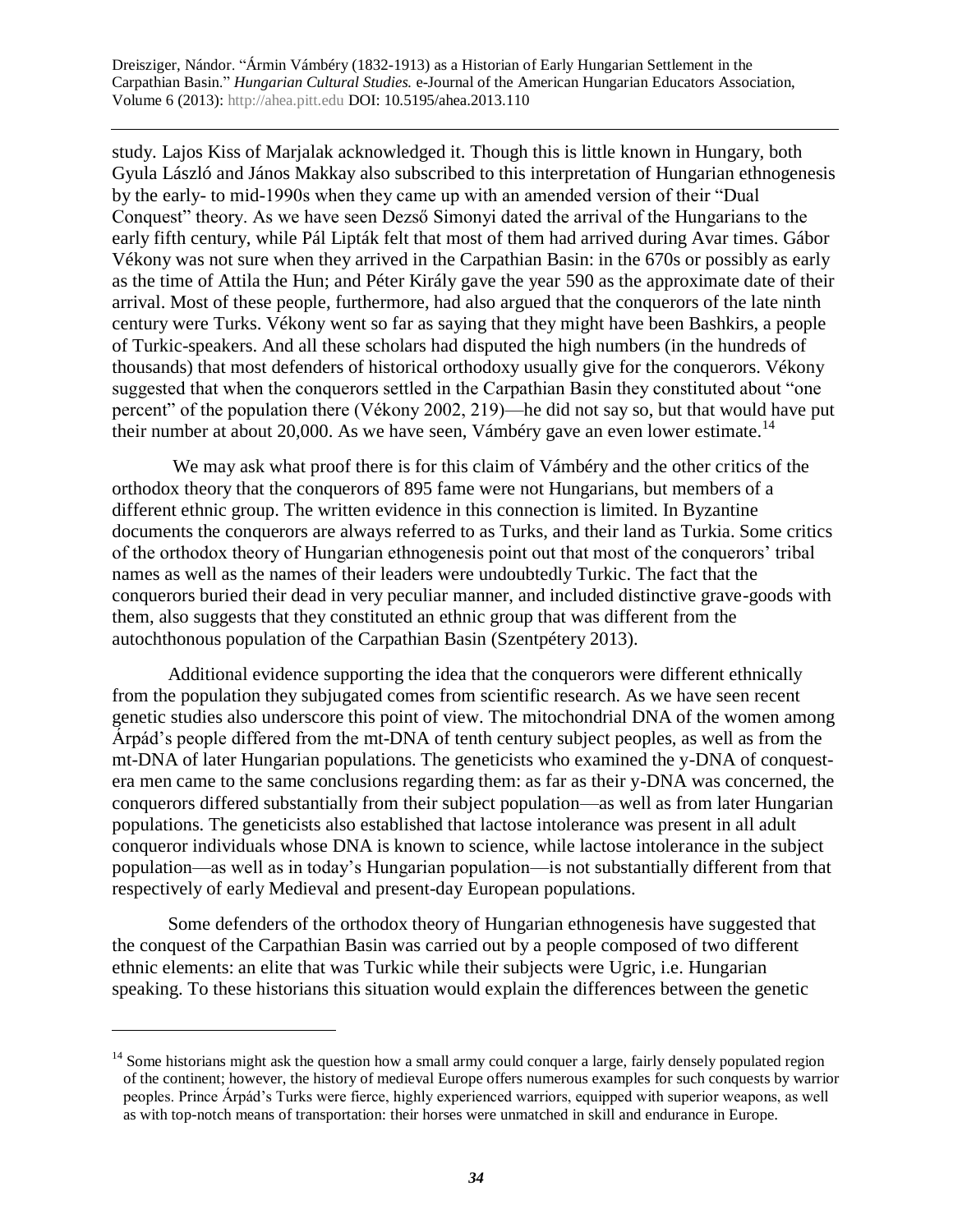make-up of the classical conquerors and the subject peoples of tenth century Hungary. The problem is that there is very little evidence that would support the idea that the conquerors of 895 were made up of two substantially different ethnic groups: one mainly with Asian DNA and the other predominantly with European genetic characteristics. A few defenders of the orthodox view suggest that the conquerors were made up a nomadic elite and an agriculturalist sub-class, but the coexistence of nomads and agriculturalists in one political entity, a tribal federation, is highly unlikely. Furthermore, the conquerors had been almost constantly on the move from the distant east for at least two generations before they entered the Carpathian Basin (Türk, 2011); the existence of a large or even a moderate sized agricultural population in their society during this time is next to inconceivable. Still further evidence against the argument that the conquerors were made up of the members of two different peoples comes from physical anthropologists. One of these is Erzsébet Fóthi who, after studying tenth century skeletal remains for several decades, came to the conclusion that the conquerors constituted a single people rather than one in which the elite was ethnically different from the rest of the population. This brings us to the most important evidence that can be brought up in favor of the argument that the conquerors who arrived in the Carpathian Basin at the end of the ninth century were ethnically different from Hungarians then—and later. This evidence is provided by the results of anthropological research.

One physical anthropologist who called attention to the fact that the anatomical features of the conquerors were not the same as those of the population-at-large of tenth century Hungary was the above-mentioned Pál Lipták. We may recall his conclusion that the elite of the tenth century population of the Carpathian Basin was "characterized by a significant ethnic component of Turkic... origin..." (Lipták 1983, 30, 160).<sup>15</sup> Lipták's views have been echoed recently by Erzsébet Fóthi. She has been studying the anatomical features of people resting in fifth to eleventh century graves of the Carpathian Basin for most of her long carrier as a physical anthropologist. In regard to the conquerors she came to the conclusion that, judging by their anatomical features, they were not only one people, but they were very different from the peoples that populated the Carpathian Basin at the time. She added that as far as a people with similar anatomical features were concerned, the conquerors most resembled the Turkic-speaking Bulgars who had conquered the Lower Danube Valley only a few centuries earlier. They were not the same people, Fóthi argued, but came from the same genetic stock, and their former homeland had been the southern Urals region of today's European Russia (Fóthi 2013).

Fóthi and her colleagues also studied other pre-twelfth and thirteenth century populations in the Carpathian Basin. Among those who they examined extensively were the ancestors of the Székelys of the Háromszék district in the south-easternmost part of Transylvania. It should be mentioned here that in the early Árpádian Age the Székelys were generally used as the Hungarian Kingdom's border-guards, and at one point in time some of them were transferred from the north-western frontier to the south-eastern frontier. According to Fóthi the medieval population of the Háromszék region was anatomically the same as the population of the northwesternmost part of the Carpathian Basin had been in earlier times, long before the end of the

<sup>&</sup>lt;sup>15</sup> Lipták goes on to explain the archaeological and anatomical differences between occupants of graves in postconquest Hungary, of the conquerors and the common people, the latter of which he deems to be "ethnically Hungarian." (Lipták 1983, 160-161).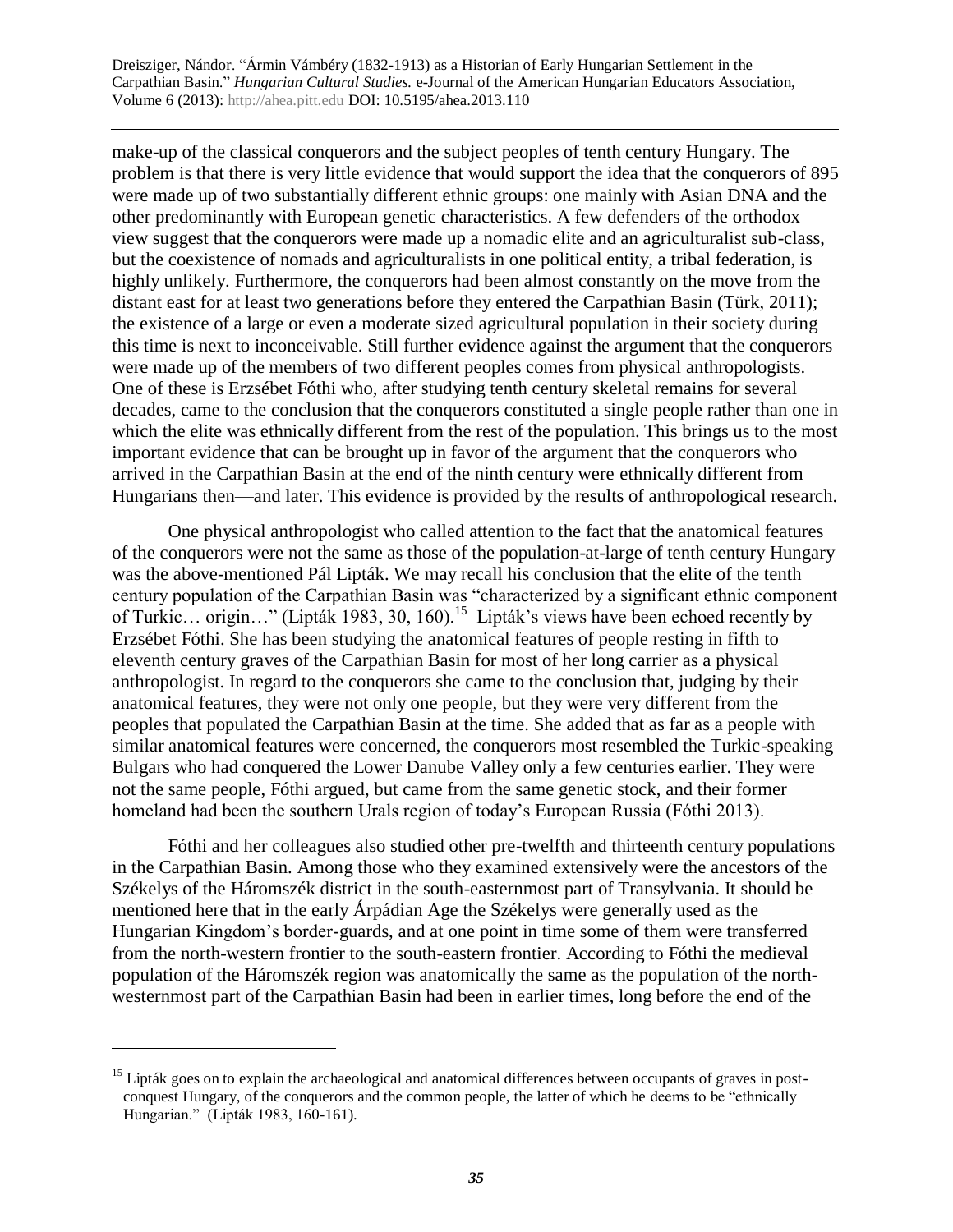ninth century. The Háromszék population also showed remarkable similarity to the population that had lived in the Zala River Valley of the Carpathian Basin's western part during Avar and Carolingian (Frankish) times. According to Fóthi, the medieval inhabitants of Háromszék were somewhat different in their anatomical features from other Székely peoples such as those of Udvarhely, Csík- and Gyergyószék, and also from other peoples of the pre-Conquest Carpathian Basin, but they did not constitute a separate ethnic group within the general Hungarian population of the age.

What Fóthi observed about the early anatomical development of Háromszék's postconquest era population is highly reminiscent of Vámbéry's theory of the genesis of the Hungarian ancestors' language. It may be recalled that Vámbéry said that the language of the Hungarians developed during the centuries before 895 from the blending of Ugric and eastern Turkic linguistic elements, producing the language that the ancestors of the Hungarians spoke in the Carpathian Basin by the end of the ninth century. Fóthi's conclusions about the anatomical development of the population that at one point occupied the north-westernmost region and later also the south-easternmost districts of the Carpathian Basin are remarkably similar. "The development of this people," she wrote, "must have taken place" in a region where long before the twelfth century there lived a population—the predominant majority of whom had long skulls typical of Europeans—together with another people, much smaller in numbers, of Asian origin. The sporadic appearance of anatomical features in the resulting population characteristic of Mongoloids is explainable by the blending of these two human types throughout the "generations" or even perhaps the "centuries" that had preceded the re-settlement of the Székelys of Háromszék in their present (Transylvanian) homeland (Fóthi et al. 2012, 506, 543-552). According to Vámbéry and Fóthi then, the development of the Hungarians' language and the evolution of their physical anatomy paralleled each other, and took place in the Carpathian Basin long before the arrival of Prince Árpád and his Turkic-speaking warriors.

A century after Vámbéry had written his last book on Hungarian ethnogenesis, the foremost elements of his theory appear to be on their way to being confirmed by the researches that have been conducted since 1913 by several eminent Hungarian scholars and scientists. Evidently not all issues have been settled. The complex story of Hungarian origins has not revealed all its secrets and much more research needs to be done for scholarship to come to a clearer, more convincing picture of the distant Magyar past. More archaeological and anthropological research needs to be done and more DNA samples will have to be extracted from ancient bones—just to mention a few of the fields in which further inquiry and reflection is needed. Will the researches of the next 100 years continue to confirm Armin Vámbéry's bold predictions regarding Hungarian ethnogenesis? The writer of these lines suspects that they will.

#### **Works cited**

Abu Hamid al-Garnati (1953). *Abu Hamid el Granadino y su relacion de viaje por tierras eurasiaticas.* tr. from the Arabic by Cesar Emil Dubler. Madrid: Impr. y Editorial Maestre.

———— (1985). *Abu-Hámid Al-Garnáti utazása Kelet- és Közép-Europában, 1131-1153* [The travels of Abu-Hamid al-Garnati in eastern and central Euorpe, 1131-1153] ed. O.G. Bolsakov and A.L. Mongajt, tr. Tamás Iványi and György Bakcsi. Budapest: Gondolat.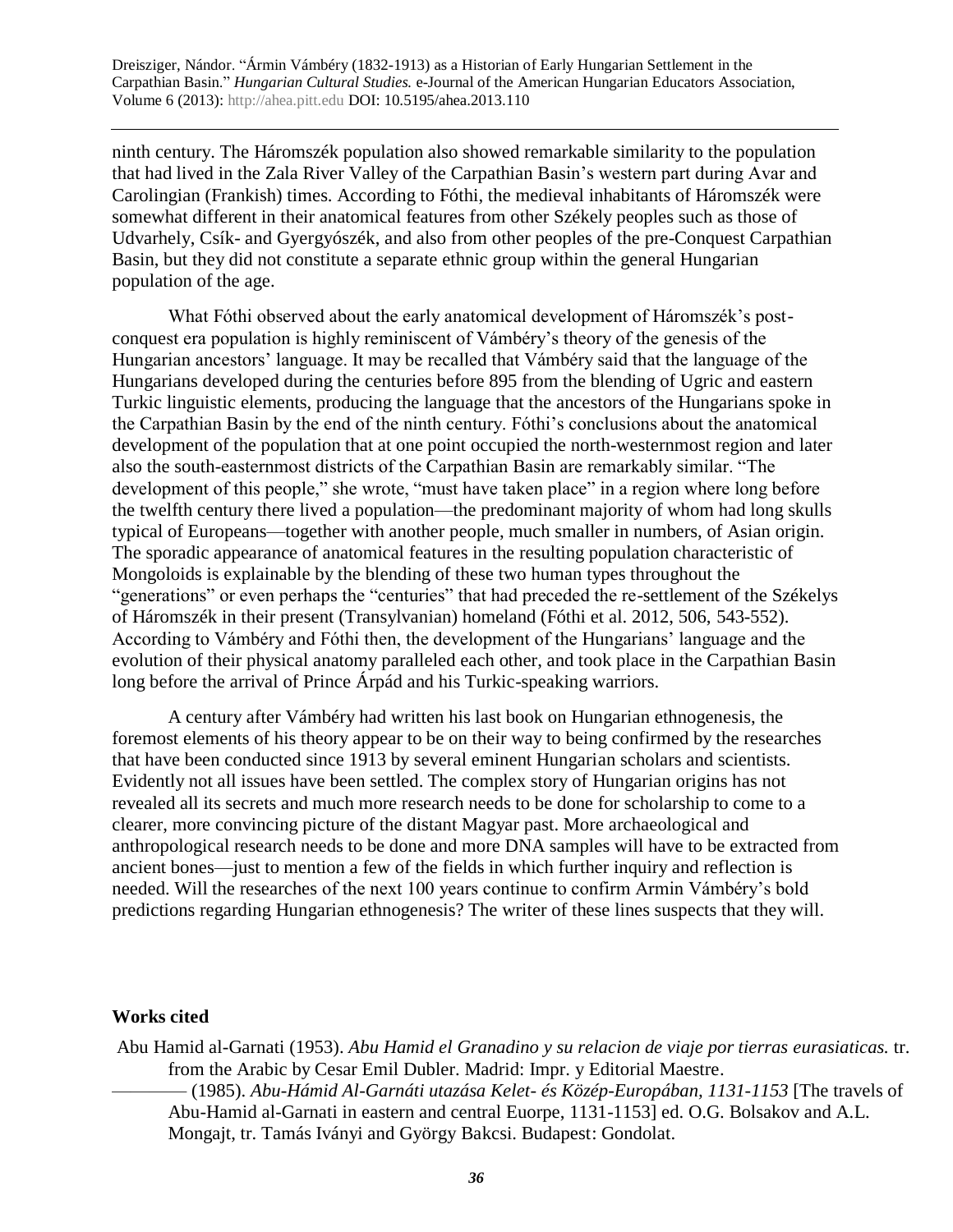Csányi, Bernadett, Erika Bogácsi-Szabó, Gyönyvér Tömöry, Ágnes Czibula, Katalin Priskin, Aranka Csősz, B. Mende, P. Langó, K. Csete, A. Zsolnai, E. K. Conant, C. S. Downes and István Raskó (2008). "Y-Chromosome Analysis of Ancient Hungarian and Two Modern Hungarian-Speaking Populations from the Carpathian Basin." *Annals of Human Genetics* 72: 519-534.

Dreisziger, Nándor (2011). "Genetic Research and Hungarian 'Deep Ancestry'," *AHEA E-journal,* vol. 4.

- Fóthi, Erzsébet, Zsolt Berner, Tamás Hajdu and Ivett Kővári (2012). "Középkori embertani leletek a Székelyföldön" [Medieval anthropological specimens in Székelyland] in *A középkori Székelyföld* [The Székelyland of the Middle Ages] author and editor Elek Benkő, 473-552. Budapest: MTA Bölcsészettudomáyi Kutatóközpont Régészeti Intézet.
- Fóthi, Erzsébet (2013a), "A Kárpát-medence 6-11. századi történetének embertani vonatkozásai" [The anthropological aspects of the history of the Carpathian Basin in the  $6<sup>th</sup>$  to  $11<sup>th</sup>$  centuries], a paper given at a conference on Hungarian Proto-history, sponsored by the Hungarian Academy of Sciences in Budapest, 17 April 2013. [http://www.btk.mta.hu/magyar-ostorteneti-temacsoport-hu/tudomany-es](http://www.btk.mta.hu/magyar-ostorteneti-temacsoport-hu/tudomany-es-hagyomanyorzes-konferencia.htm)[hagyomanyorzes-konferencia.htm](http://www.btk.mta.hu/magyar-ostorteneti-temacsoport-hu/tudomany-es-hagyomanyorzes-konferencia.htm) 
	- ————. (2013b). Interview published in the online version of *National Geographic*, "Szenzációs kutatási eredmények a honfoglaló magyarokról" [Sensational research results about the conquering Hungarians],<http://www.szabir.com/blog/honfoglalo-magyarok> accessed 20 April 2013.
- Haubrichs, Wolfgang (1970). "Dei Weißenburger Mönchslisten der Karolingerzeit," *Zeitschrift der Geschichte des Oberrheins,* 118, NF 79 (1970): 1-42.
- Heather, Peter (2010). *Empires and Barbarians: The Fall of Rome and the Birth of Europe.* Oxford: Oxford University Press.
- Király, Péter (2006). *A honalapítás vitás eseményei: A kalandozások és a honfoglalás éve* [The disputed events of the establishment of a homeland: The marauding expeditions and the year of the conquest] (Nyíregyáza: Nyíregyházi Főiskola.
- Kocsis, Károly (2013). Speech in memory of Vámbéry at a plaque dedication in Dunaszerdahely on 23 March 2013;<http://www.foldrajzitarsasag.hu/33-cikkek/hirek/69-kocsis-karoly-unnepi-beszede>
- László, Gyula (1978). *A* "*kettős honfoglalás*" [The "Dual Conquest"] Budapest: Magvető. ————. "Életem egyik fele, a régészet" [One half of my life, archaeology] MMA Akadémiai beszélgetések, 17 April 1997,<http://www.mmakademia.hu/ab/3/303.php> (accessed 13/12/2010)
- Lipták, Pál (1975) "A finnugor népek antropologiája," in *Uráli népek: nyelvrokonaink kultúrája és hagyományai*, ed. Péter Hajdú. 129-137. Budapest: Corvina.

———— (1980). "Physical Anthropology of the Finno-Ugric Peoples," in *Physical Anthropology of European Populations*, ed. Ilse Schwidetzky, B. Chiarelli and Olga Necrasov. 365-368. The Hague, Paris, New York: Mouton Publishers.

———— (1983). *Avars and Ancient Hungarians*. Budapest: Akadémiai Kiadó.

Makkay, János (1993). "Embertannal kapcsolatos adatok a 'kettős honfoglalás' vitájához" [Anthropological data concerning the debate about the 'dual conquest']. *Anthropologiai Közlemények,* 35: 213-219. ———— (1994). *A magyarság keltezése* [The dating of Hungarians]. Szolnok: Jász-Nagykun-Szolnok Muse-

ums;  $2<sup>nd</sup>$  revised and expanded edition.

- Mandler, David (2011). "Vámbéry, Victorian Culture, and Stoker's Dracula," in *Comparative Hungarian Cultural Studies*, ed. Steven Tötösy de Zepetnek and Louise O. Vasvári, 47-58. West Lafayette, Indiana: Purdue University Press.
- Marjalaki Kiss, Lajos (1930). "Új úton a magyar őshaza felé: Anonymus nyomdokain" [On a new path to the Hungarian ancient homeland: in the footsteps of Anonymus]. Nyugat 1930, no. 12; available online at: <http://epa.oszk.hu/00000/00022/00492/15257.htm>